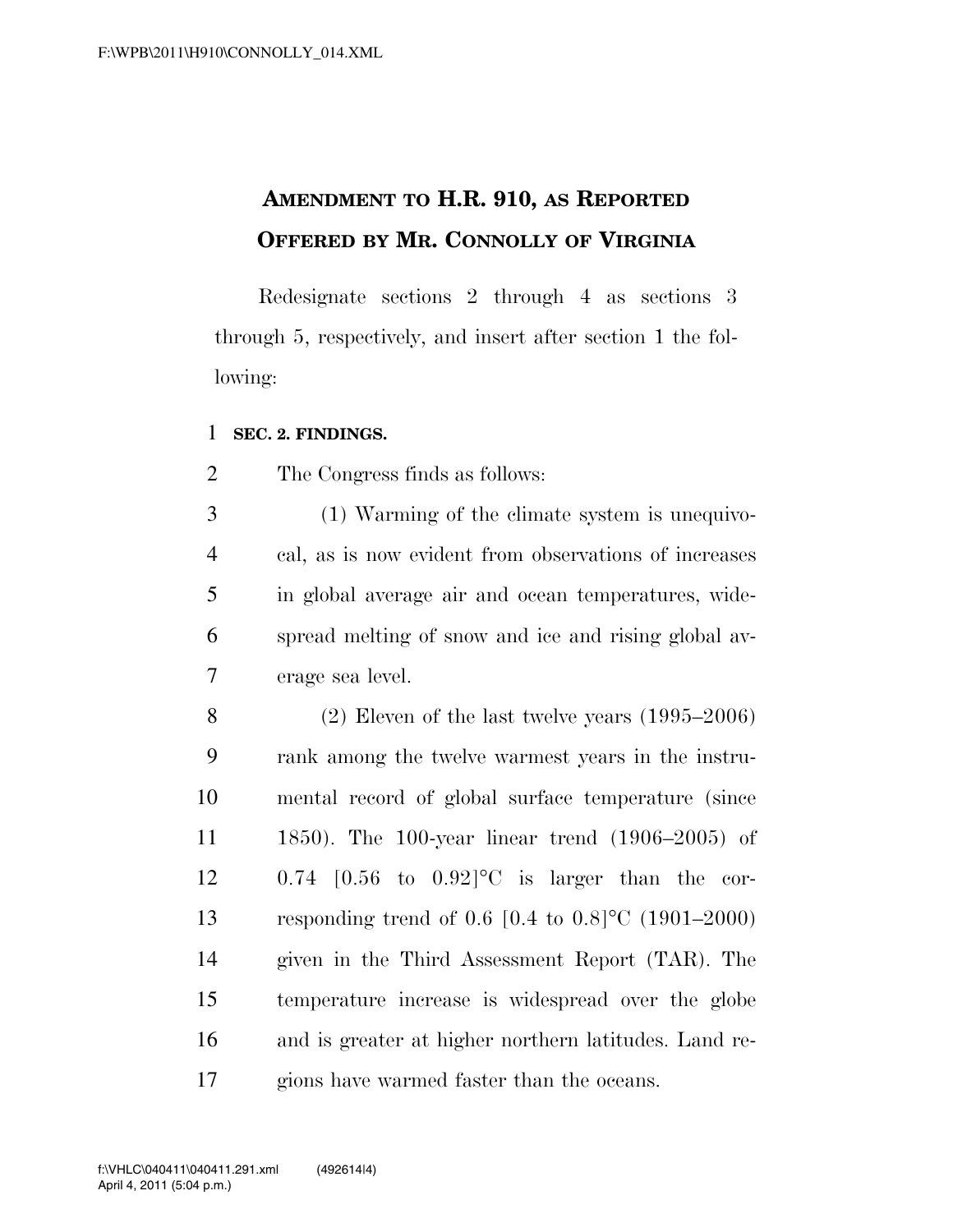$\mathfrak{D}$ 

 (3) Rising sea level is consistent with warming. Global average sea level has risen since 1961 at an average rate of 1.8 [1.3 to 2.3] mm/yr and since 1993 at 3.1 [2.4 to 3.8] mm/yr, with contributions from thermal expansion, melting glaciers and ice caps, and the polar ice sheets. Whether the faster rate for 1993 to 2003 reflects decadal variation or an increase in the longer-term trend is unclear.

 (4) Observed decreases in snow and ice extent are also consistent with warming. Satellite data since 1978 show that annual average Arctic sea ice extent has shrunk by 2.7 [2.1 to 3.3] percent per decade, with larger decreases in summer of 7.4 [5.0 to 9.8] percent per decade. Mountain glaciers and snow cover on average have declined in both hemi-spheres.

 (5) From 1900 to 2005, precipitation increased significantly in eastern parts of North and South America, northern Europe and northern and central Asia but declined in the Sahel, the Mediterranean, southern Africa and parts of southern Asia. Glob- ally, the area affected by drought has likely in-creased since the 1970s.

 (6) It is very likely that over the past 50 years: cold days, cold nights and frosts have become less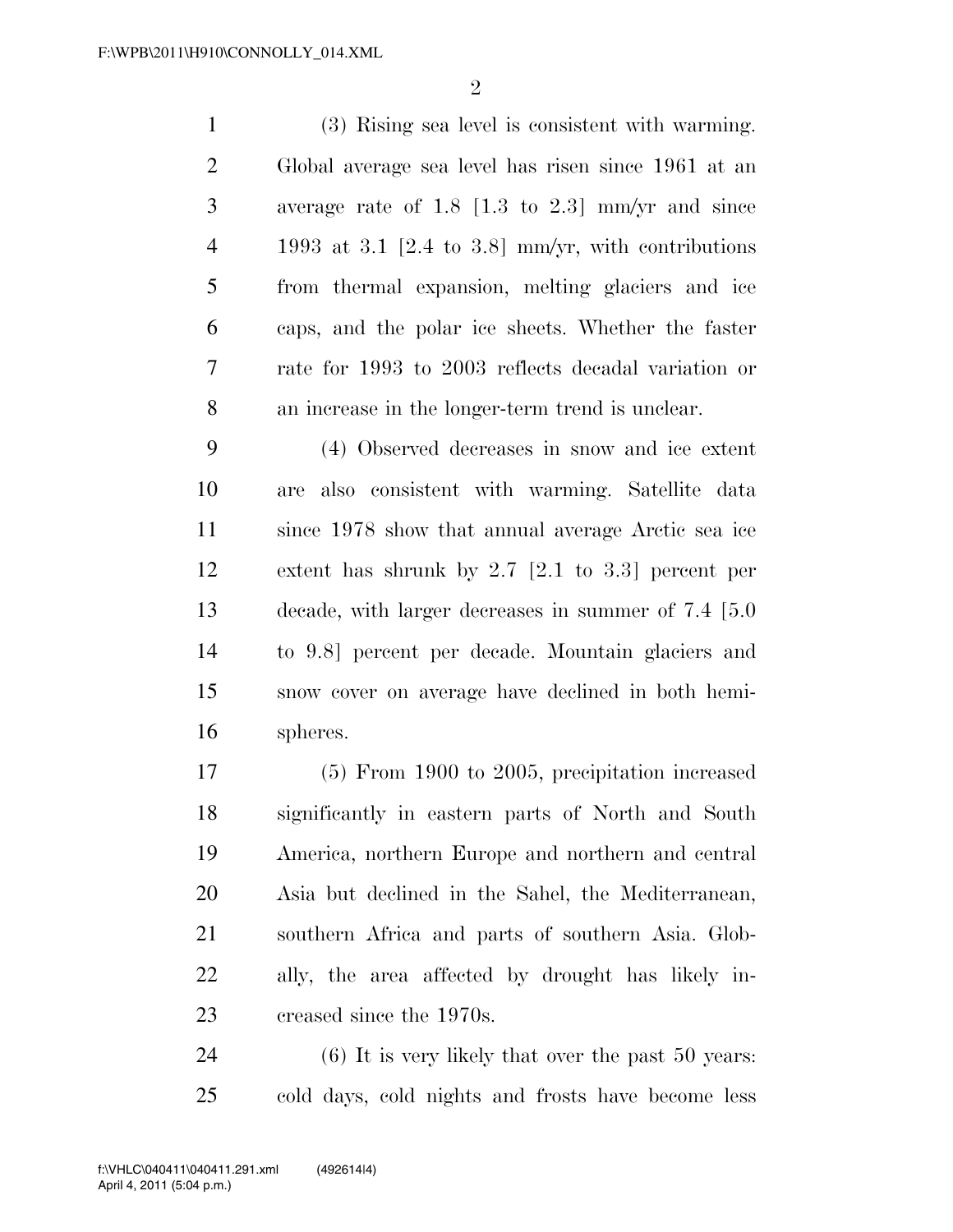frequent over most land areas, and hot days and hot nights have become more frequent. It is likely that: heat waves have become more frequent over most land areas, the frequency of heavy precipitation events has increased over most areas, and since 1975 the incidence of extreme high sea level has in-creased worldwide.

 (7) There is observational evidence of an in- crease in intense tropical cyclone activity in the North Atlantic since about 1970, with limited evi- dence of increases elsewhere. There is no clear trend in the annual numbers of tropical cyclones. It is dif- ficult to ascertain longer-term trends in cyclone ac-tivity, particularly prior to 1970.

 (8) Average Northern Hemisphere temperatures during the second half of the 20th century were very likely higher than during any other 50-year period in the last 500 years and likely the highest in at least 19 the past 1300 years.

 (9) Observational evidence from all continents and most oceans shows that many natural systems are being affected by regional climate changes, par-ticularly temperature increases.

 (10) Changes in snow, ice and frozen ground have with high confidence increased the number and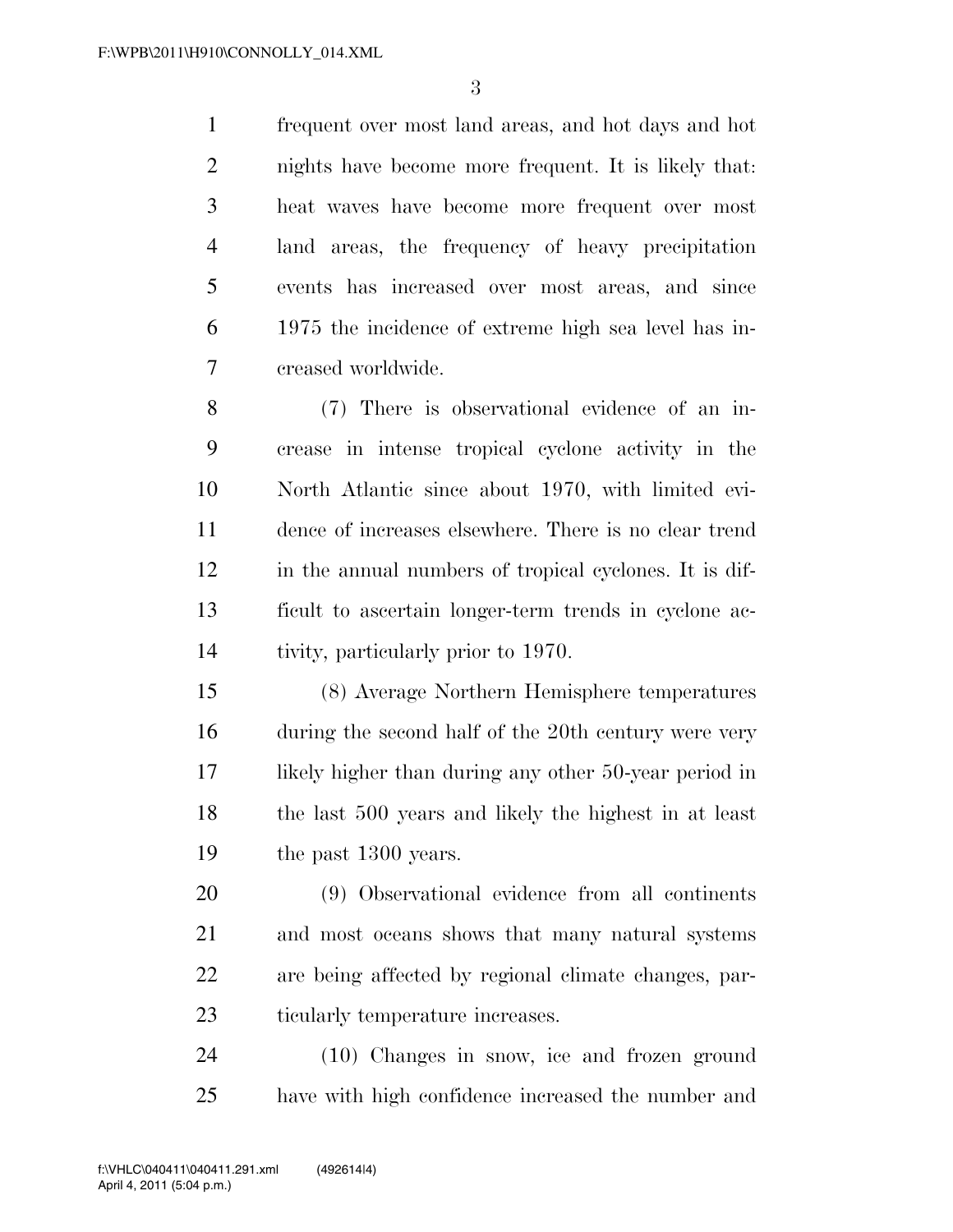size of glacial lakes, increased ground instability in mountain and other permafrost regions and led to changes in some Arctic and Antarctic ecosystems.

 (11) There is high confidence that some hydrological systems have also been affected through increased runoff and earlier spring peak discharge in many glacier- and snow-fed rivers and through ef- fects on thermal structure and water quality of warming rivers and lakes.

 (12) In terrestrial ecosystems, earlier timing of spring events and pole ward and upward shifts in plant and animal ranges are with very high con- fidence linked to recent warming. In some marine and freshwater systems, shifts in ranges and changes in algal, plankton, and fish abundance are with high confidence associated with rising water temperatures, as well as related changes in ice cover, salinity, oxygen levels, and circulation.

 (13) Of the more than 29,000 observational data series, from 75 studies, that show significant change in many physical and biological systems, more than 89 percent are consistent with the direc- tion of change expected as a response to warming. However, there is a notable lack of geographic bal-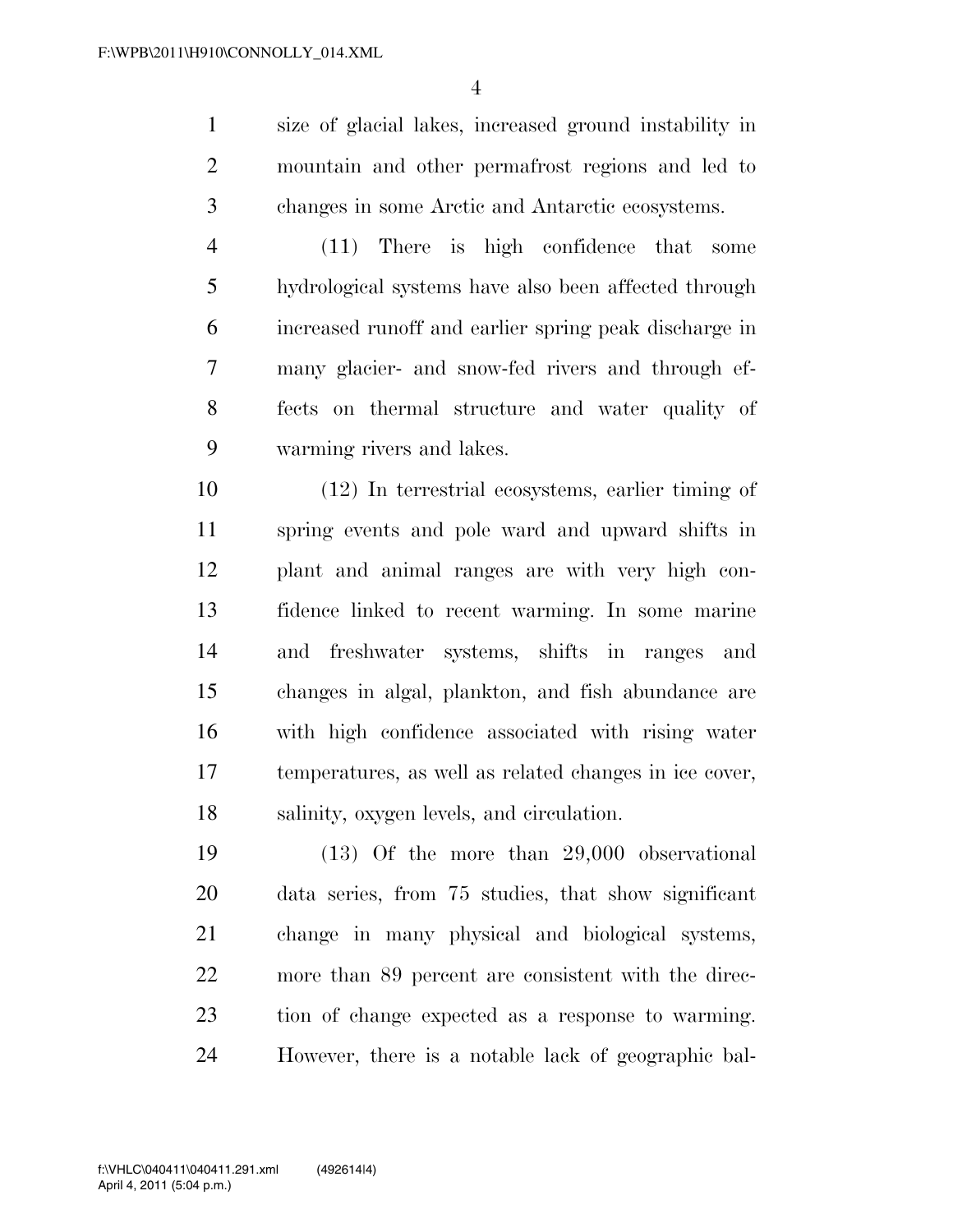ance in data and literature on observed changes, with marked scarcity in developing countries.

 (14) There is medium confidence that other ef- fects of regional climate change on natural and human environments are emerging, although many are difficult to discern due to adaptation and non- climatic drivers. They include effects of temperature increases on agricultural and forestry management at Northern Hemisphere higher latitudes, such as earlier spring planting of crops, and alterations in disturbance regimes of forests due to fires and pests some aspects of human health, such as heat-related mortality in Europe, changes in infectious disease vectors in some areas, and allergenic pollen in Northern Hemisphere high and mid-latitudes some human activities in the Arctic (e.g. hunting and travel over snow and ice) and in lower-elevation al-18 pine areas (such as mountain sports).

 (15) Changes in atmospheric concentrations of greenhouse gases (GHGs) and aerosols, land cover and solar radiation alter the energy balance of the climate system.

23 (16) Global GHG emissions due to human ac- tivities have grown since pre-industrial times, with an increase of 70 percent between 1970 and 2004.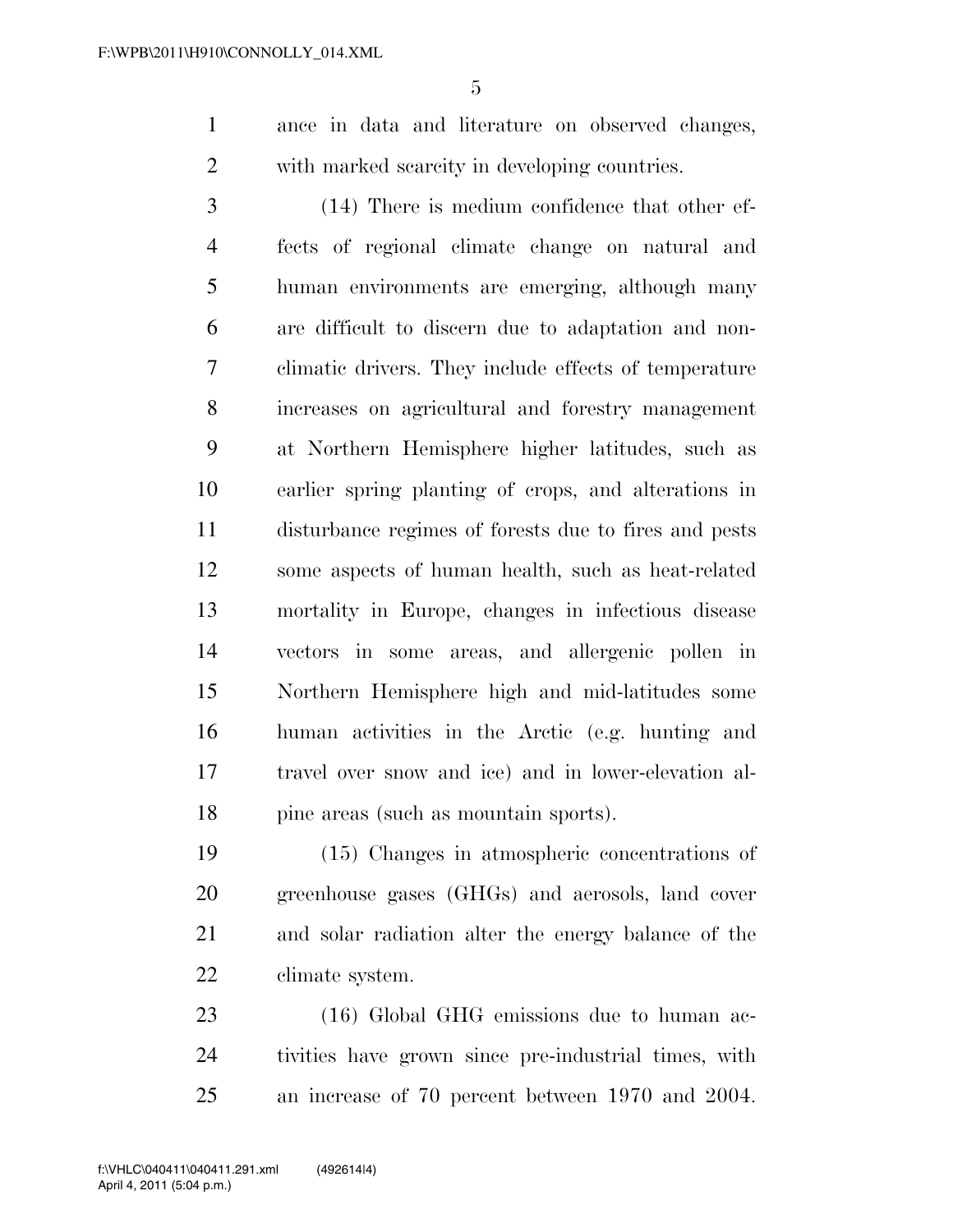1 (17) Carbon dioxide  $(CO<sub>2</sub>)$  is the most impor- tant anthropogenic GHG. Its annual emissions grew by about 80 percent between 1970 and 2004. The long-term trend of declining  $CO<sub>2</sub>$  emissions per unit of energy supplied reversed after 2000.

6 (18) Global atmospheric concentrations of  $CO<sub>2</sub>$ , 7 methane  $(CH<sub>4</sub>)$  and nitrous oxide  $(N<sub>2</sub>O)$  have in- creased markedly as a result of human activities since 1750 and now far exceed pre-industrial values determined from ice cores spanning many thousands of years.

12 (19) Atmospheric concentrations of  $CO<sub>2</sub>$ 13 (379ppm) and CH<sub>4</sub> (1774ppb) in 2005 exceed by far the natural range over the last 650,000 years. Glob- al increases in  $CO<sub>2</sub>$  concentrations are due primarily to fossil fuel use, with land-use change providing an- other significant but smaller contribution. It is very 18 likely that the observed increase in CH<sub>4</sub> concentra- tion is predominantly due to agriculture and fossil fuel use. CH4 growth rates have declined since the early 1990s, consistent with total emissions (sum of anthropogenic and natural sources) being nearly 23 constant during this period. The increase in  $N_2O$ concentration is primarily due to agriculture.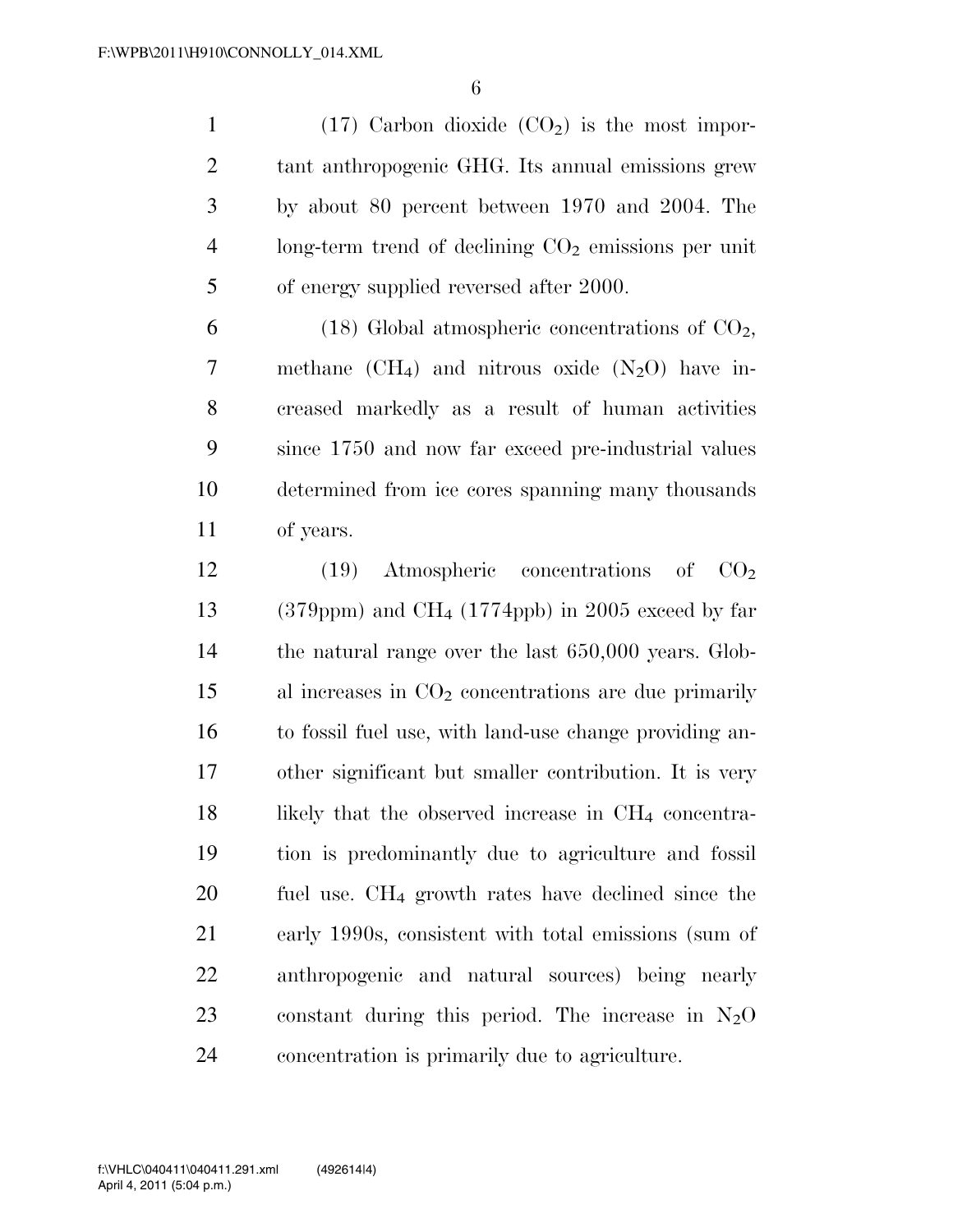(20) There is very high confidence that the net effect of human activities since 1750 has been one of warming.

 (21) Most of the observed increase in global av- erage temperatures since the mid-20th century is very likely due to the observed increase in anthropo- genic GHG concentrations. It is likely that there has been significant anthropogenic warming over the past 50 years averaged over each continent (except Antarctica).

 (22) During the past 50 years, the sum of solar and volcanic forcings would likely have produced cooling. Observed patterns of warming and their changes are simulated only by models that include anthropogenic forcings. Difficulties remain in simu- lating and attributing observed temperature changes at smaller than continental scales.

 (23) Advances since the TAR show that dis- cernible human influences extend beyond average temperature to other aspects of climate.

 (24) Human influences have very likely contrib- uted to sea level rise during the latter half of the 20th century likely contributed to changes in wind patterns, affecting extra-tropical storm tracks and temperature patterns likely increased temperatures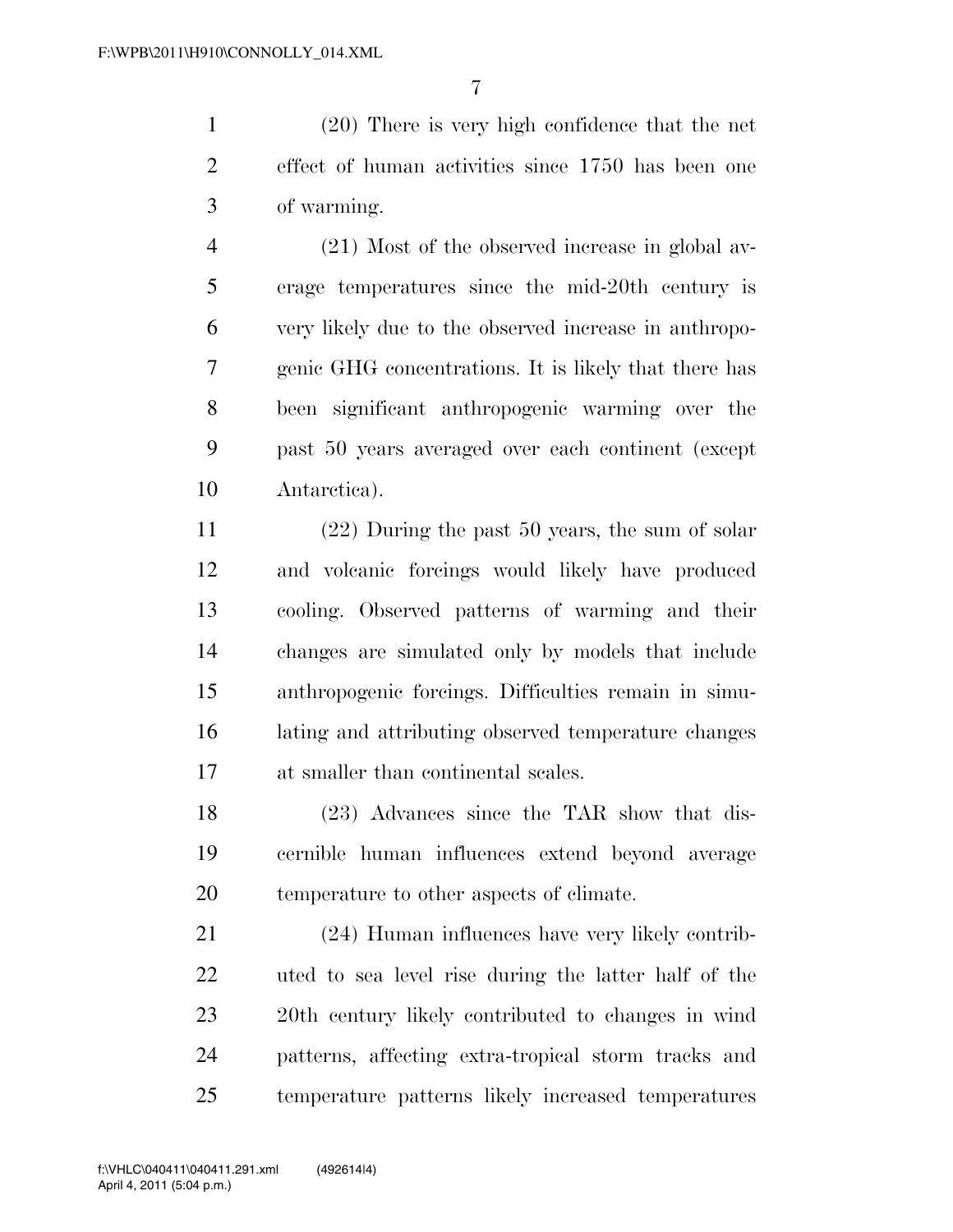of extreme hot nights, cold nights and cold days more likely than not increased risk of heat waves, area affected by drought since the 1970s and fre-quency of heavy precipitation events.

 (25) Anthropogenic warming over the last three decades has likely had a discernible influence at the global scale on observed changes in many physical and biological systems.

 (26) Spatial agreement between regions of sig- nificant warming across the globe and locations of significant observed changes in many systems con- sistent with warming is very unlikely to be due solely to natural variability. Several modeling studies have linked some specific responses in physical and bio-logical systems to anthropogenic warming.

 (27) More complete attribution of observed nat- ural system responses to anthropogenic warming is currently prevented by the short time scales of many impact studies, greater natural climate variability at regional scales, contributions of non-climate factors, and limited spatial coverage of studies.

 (28) There is high agreement and much evi- dence that with current climate change mitigation policies and related sustainable development prac-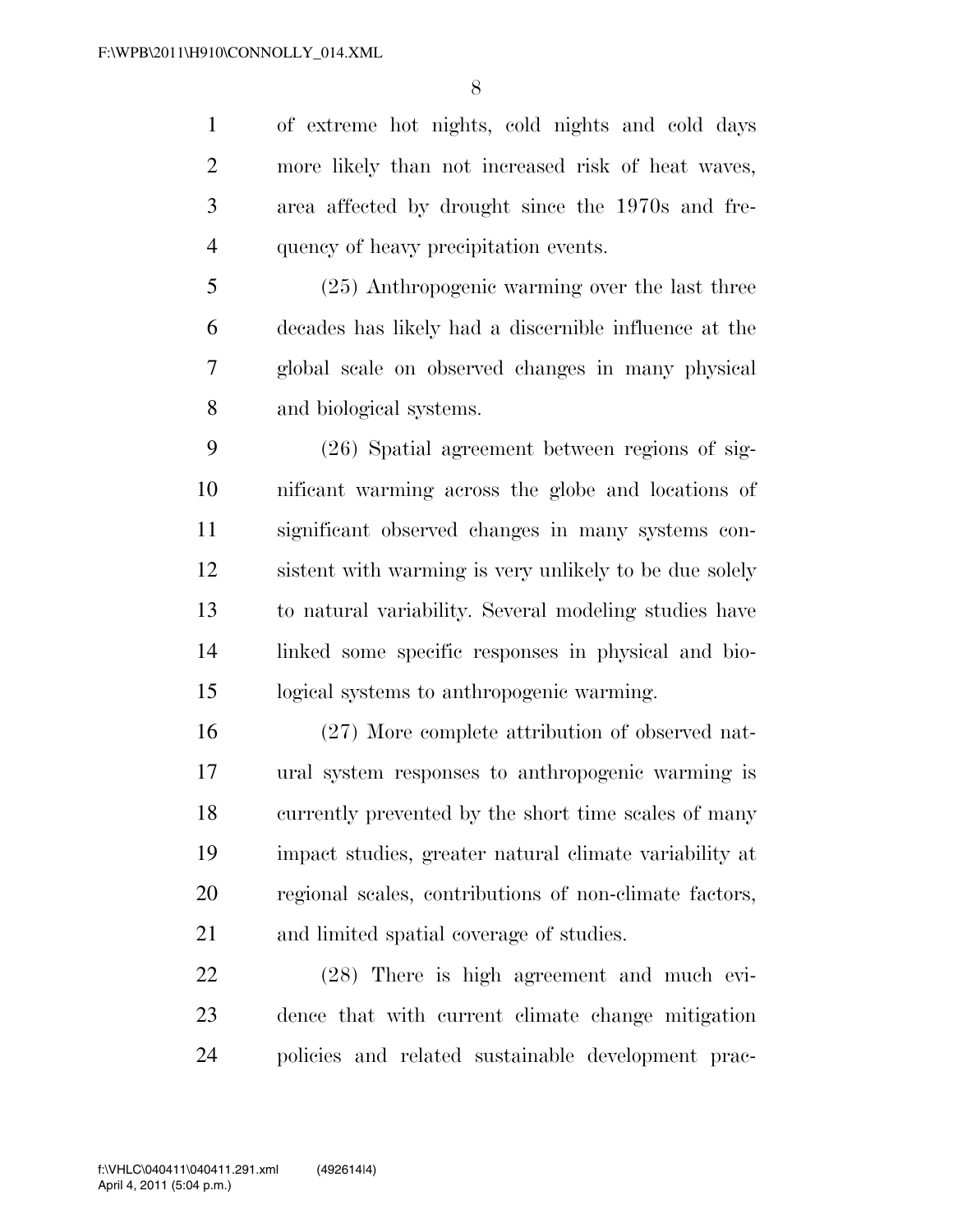tices, global GHG emissions will continue to grow over the next few decades.

 (29) The IPCC Special Report on Emissions Scenarios projects an increase of global GHG emis- sions by 25 to 90 percent between 2000 and 2030, with fossil fuels maintaining their dominant position in the global energy mix to 2030 and beyond. More recent scenarios without additional emissions mitiga-tion are comparable in range.

 (30) Continued GHG emissions at or above cur- rent rates would cause further warming and induce many changes in the global climate system during the 21st century that would very likely be larger 14 than those observed during the 20th century

 (31) For the next two decades a warming of about 0.2°C per decade is projected for a range of SRES emissions scenarios. Even if the concentra- tions of all GHGs and aerosols had been kept con- stant at year 2000 levels, a further warming of about 0.1°C per decade would be expected. After- wards, temperature projections increasingly depend on specific emissions scenarios.

 (32) The range of projections is broadly con- sistent with the TAR, but uncertainties and upper ranges for temperature are larger mainly because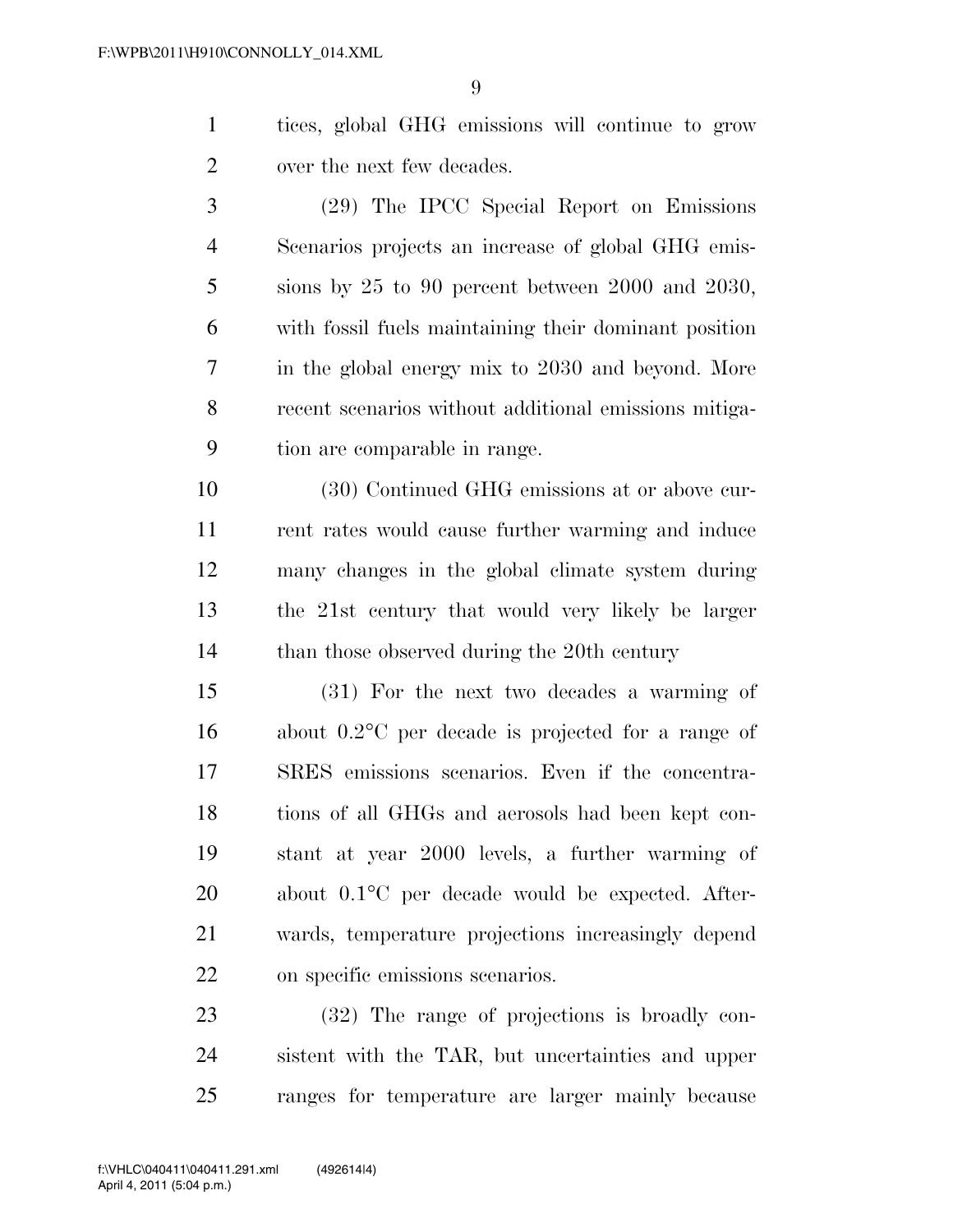the broader range of available models suggests stronger climate-carbon cycle feedbacks. Warming reduces terrestrial and ocean uptake of atmospheric CO2, increasing the fraction of anthropogenic emis- sions remaining in the atmosphere. The strength of this feedback effect varies markedly among models.

 (33) Because understanding of some important effects driving sea level rise is too limited, this re- port does not assess the likelihood, nor provide a best estimate or an upper bound for sea level rise. The projections do not include uncertainties in cli- mate-carbon cycle feedbacks nor the full effects of changes in ice sheet flow, therefore the upper values of the ranges are not to be considered upper bounds for sea level rise. They include a contribution from increased Greenland and Antarctic ice flow at the rates observed for 1993–2003, but this could in-crease or decrease in the future.

 (34) There is now higher confidence than in the TAR in projected patterns of warming and other re- gional-scale features, including changes in wind pat- terns, precipitation and some aspects of extremes and sea ice.

 (35) Warming greatest over land and at most high northern latitudes and least over Southern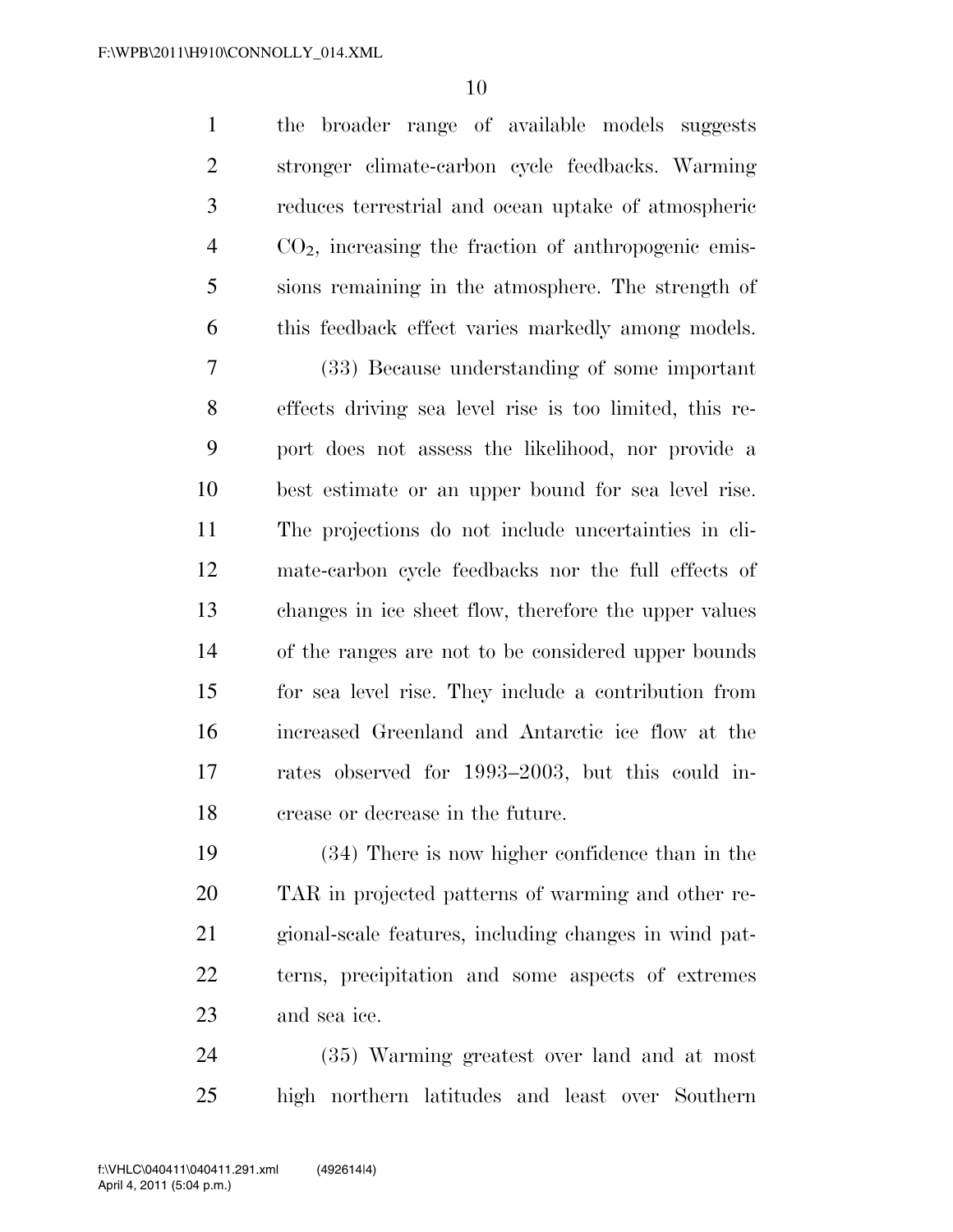Ocean and parts of the North Atlantic Ocean, con- tinuing recent observed trends contraction of snow cover area, increases in thaw depth over most per- mafrost regions and decrease in sea ice extent; in some projections using SRES scenarios, Arctic late- summer sea ice disappears almost entirely by the latter part of the 21st century very likely increase in frequency of hot extremes, heat waves and heavy precipitation likely increase in tropical cyclone inten- sity; less confidence in global decrease of tropical cy- clone numbers pole ward shift of extra-tropical storm tracks with consequent changes in wind, pre- cipitation and temperature patterns very likely pre- cipitation increases in high latitudes and likely de- creases in most subtropical land regions, continuing observed recent trends.

 (36) There is high confidence that by mid-cen- tury, annual river runoff and water availability are projected to increase at high latitudes (and in some tropical wet areas) and decrease in some dry regions 21 in the mid-latitudes and tropics. There is also high confidence that many semi-arid areas (e.g. Medi- terranean Basin, western United States, southern Africa and north-eastern Brazil) will suffer a de-crease in water resources due to climate change.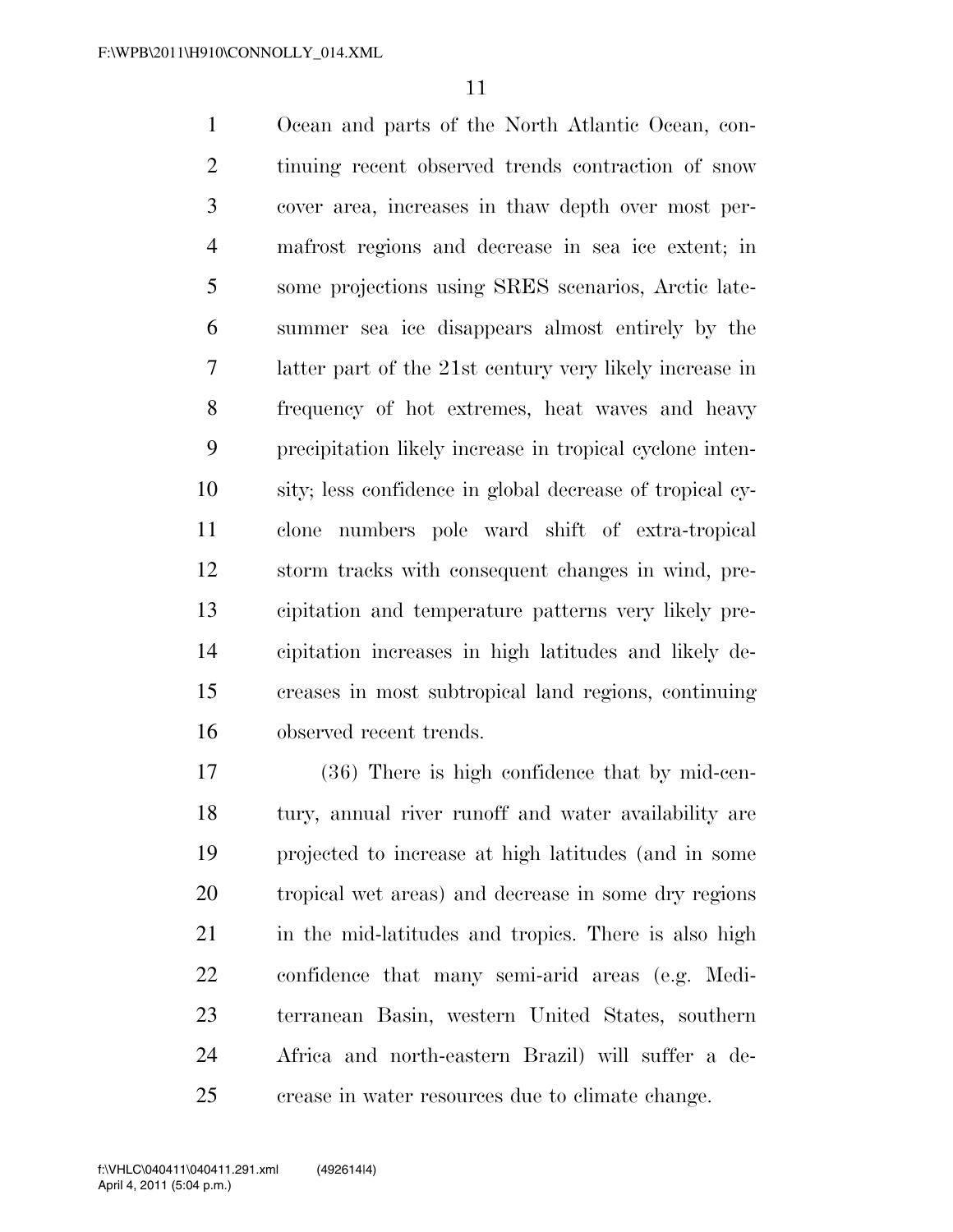(37) Studies since the TAR have enabled more systematic understanding of the timing and mag- nitude of impacts related to differing amounts and rates of climate change.

 (38) AFRICA.—By 2020, between 75 and 250 million of people are projected to be exposed to in- creased water stress due to climate change. By 2020, in some countries, yields from rain-fed agri- culture could be reduced by up to 50 percent. Agri- cultural production, including access to food, in many African countries is projected to be severely compromised. This would further adversely affect food security and exacerbate malnutrition. Towards the end of the 21st century, projected sea level rise will affect low-lying coastal areas with large popu- lations. The cost of adaptation could amount to at least 5 to 10 percent of Gross Domestic Product (GDP). By 2080, an increase of 5 to 8 percent of arid and semi-arid land in Africa is projected under a range of climate.

 (39) ASIA.—By the 2050s, freshwater avail- ability in Central, South, East and South-East Asia, particularly in large river basins, is projected to de- crease. Coastal areas, especially heavily populated megadelta regions in South, East and South-East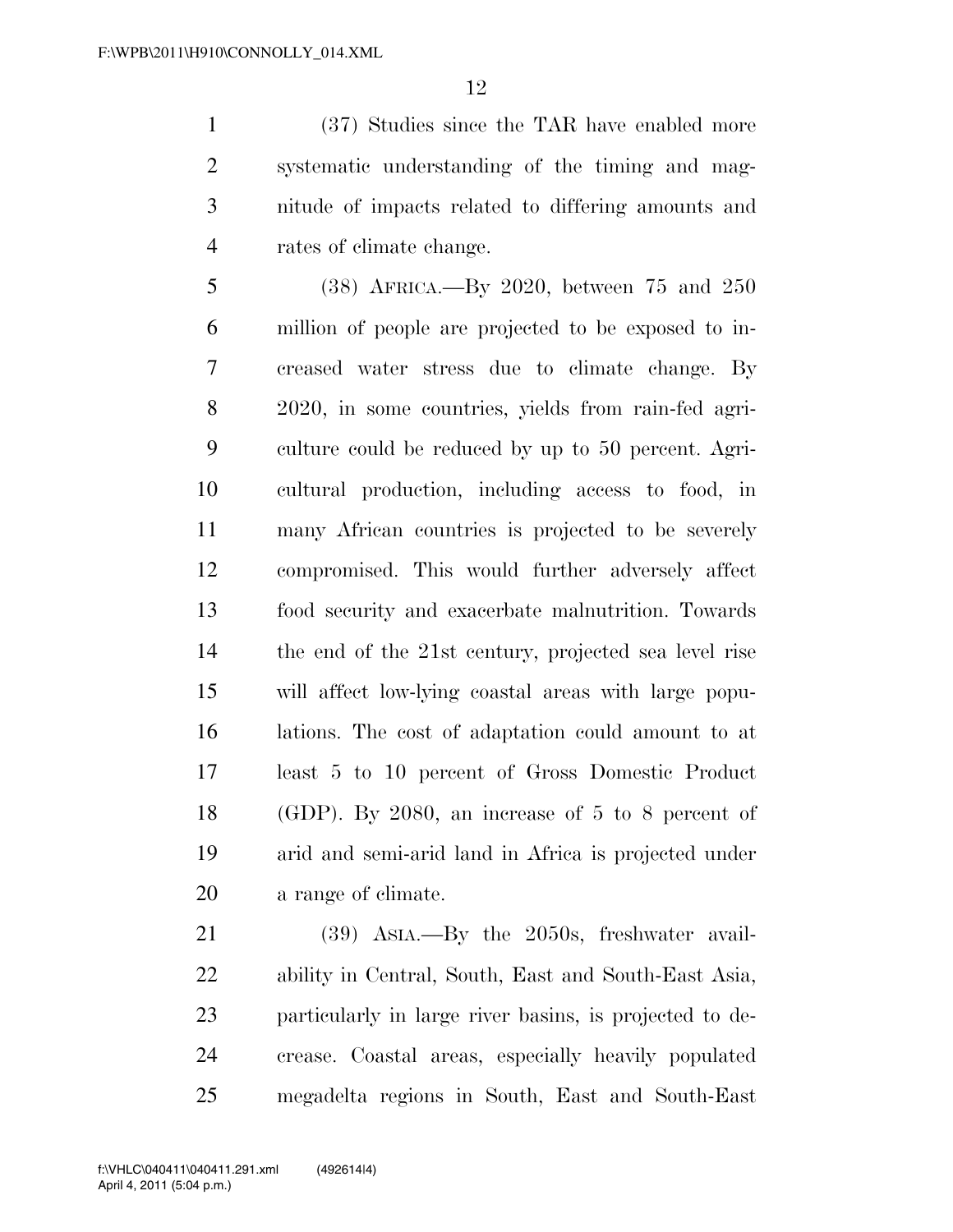| $\mathbf{1}$   | Asia, will be at greatest risk due to increased flood- |
|----------------|--------------------------------------------------------|
| 2              | ing from the sea and, in some megadeltas, flooding     |
| 3              | from the rivers. Climate change is projected to com-   |
| $\overline{4}$ | pound the pressures on natural resources and the       |
| 5              | environment associated with rapid urbanization, in-    |
| 6              | dustrialization and economic development. Endemic      |
| 7              | morbidity and mortality due to diarrhoeal disease      |
| 8              | primarily associated with floods and droughts are      |
| 9              | expected to rise in East, South and South-East Asia    |
| 10             | due to projected changes in the hydrological cycle.    |
|                |                                                        |

 (40) AUSTRALIA AND NEW ZEALAND.—By 2020, significant loss of biodiversity is projected to occur in some ecologically rich sites, including the Great Barrier Reef and Queensland Wet Tropics.

 (41) By 2030, water security problems are pro- jected to intensify in southern and eastern Australia and, in New Zealand, in Northland and some east-ern regions.

 (42) By 2030, production from agriculture and forestry is projected to decline over much of south- ern and eastern Australia, and over parts of eastern New Zealand, due to increased drought and fire. However, in New Zealand, initial benefits are pro-jected in some other regions.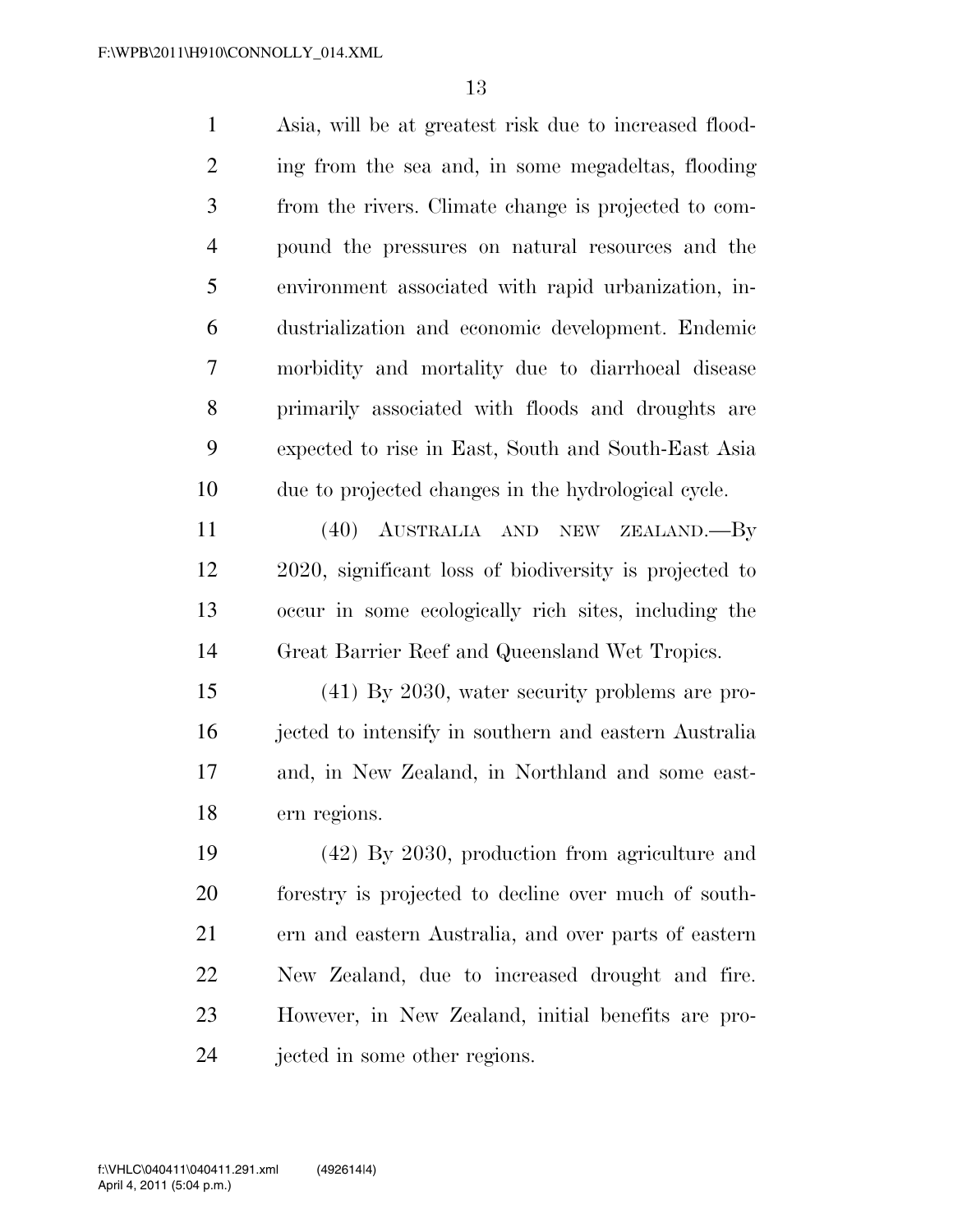(43) By 2050, ongoing coastal development and population growth in some areas of Australia and New Zealand are projected to exacerbate risks from sea level rise and increases in the severity and fre-quency of storms and coastal flooding.

 (44) EUROPE.—Climate change is expected to magnify regional differences in Europe's natural re- sources and assets. Negative impacts will include in- creased risk of inland flash floods and more frequent coastal flooding and increased erosion (due to storm- iness and sea level rise). Mountainous areas will face glacier retreat, reduced snow cover and winter tour- ism, and extensive species losses (in some areas up to 60 percent under high emissions scenarios by 2080). In southern Europe, climate change is pro- jected to worsen conditions (high temperatures and drought) in a region already vulnerable to climate variability, and to reduce water availability, hydro- power potential, summer tourism and, in general, crop productivity. Climate change is also projected to increase the health risks due to heat waves and 22 the frequency of wildfires.

 (45) LATIN AMERICA.—By mid-century, in- creases in temperature and associated decreases in soil water are projected to lead to gradual replace-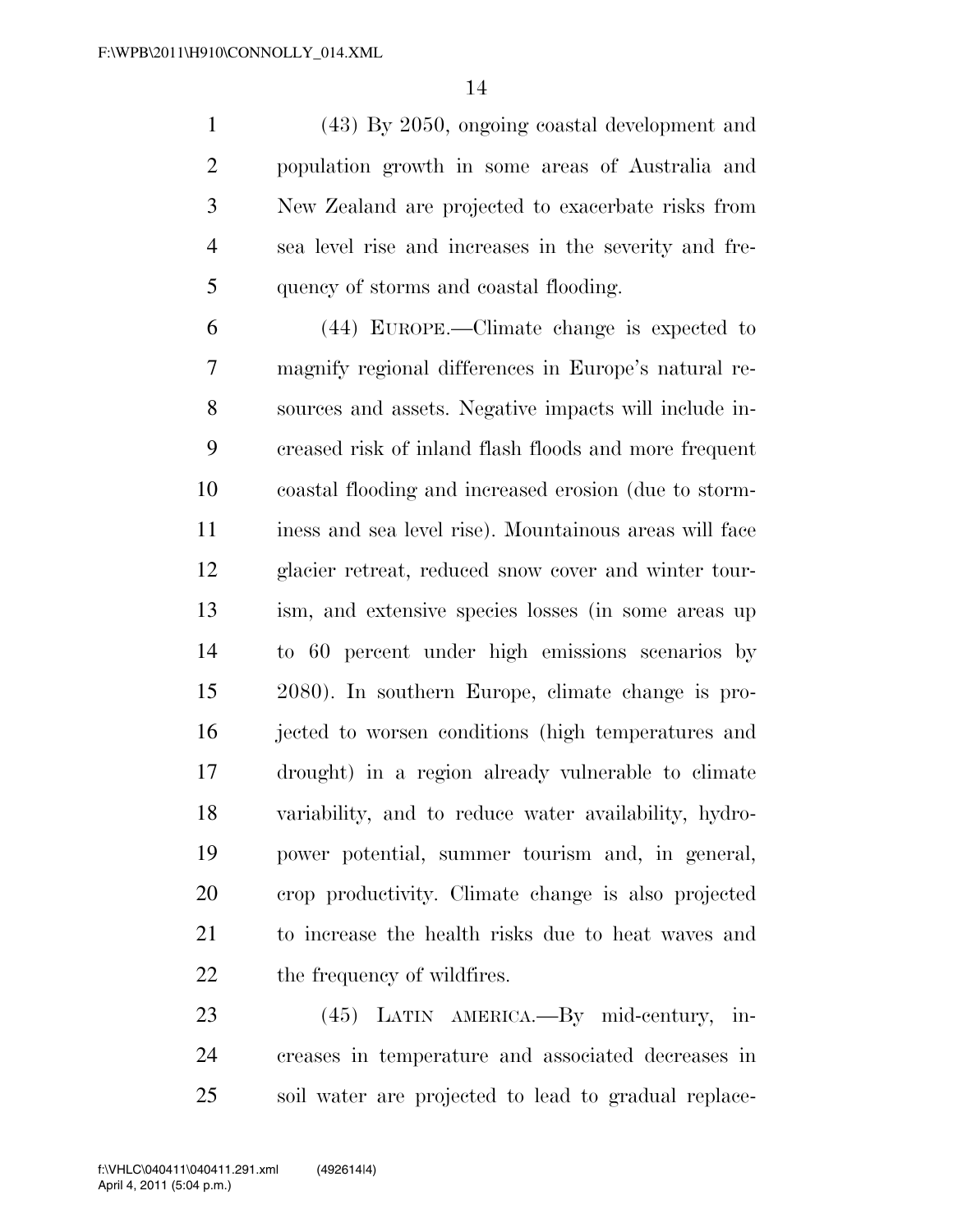ment of tropical forest by savanna in eastern Amazonia. Semi-arid vegetation will tend to be re- placed by arid-land vegetation. There is a risk of sig- nificant biodiversity loss through species extinction in many areas of tropical Latin America. Produc- tivity of some important crops is projected to de- crease and livestock productivity to decline, with ad- verse consequences for food security. In temperate zones, soybean yields are projected to increase. Over- all, the number of people at risk of hunger is pro- jected to increase (TS; medium confidence). Changes in precipitation patterns and the disappearance of glaciers are projected to significantly affect water availability for human consumption, agriculture and energy generation.

 (46) NORTH AMERICA.—Warming in western mountains is projected to cause decreased snowpack, more winter flooding and reduced summer flows, ex- acerbating competition for over-allocated water re- sources. In the early decades of the century, mod- erate climate change is projected to increase aggre- gate yields of rain-fed agriculture by 5 to 20 per- cent, but with important variability among regions. Major challenges are projected for crops that are near the warm end of their suitable range or which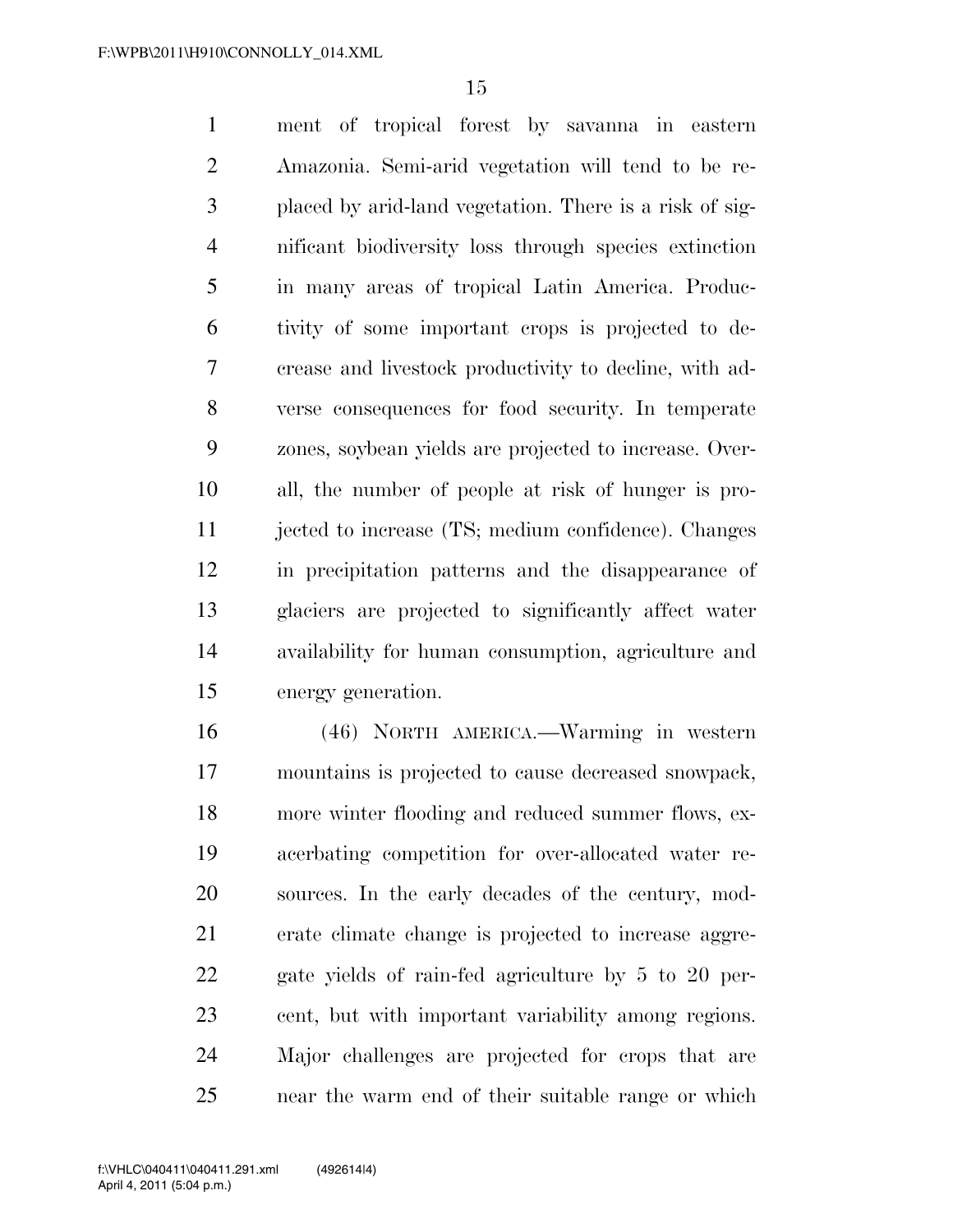depend on highly utilized water resources. Cities 2 that currently experience heat waves are expected to be further challenged by an increased number, inten- sity and duration of heat waves during the course of the century, with potential for adverse health im- pacts. Coastal communities and habitats will be in- creasingly stressed by climate change impacts inter-acting with development and pollution.

 (47) POLAR REGIONS.—The main projected bio- physical effects are reductions in thickness and ex- tent of glaciers, ice sheets and sea ice, and changes in natural ecosystems with detrimental effects on many organisms including migratory birds, mam- mals and higher predators. For human communities in the Arctic, impacts, particularly those resulting from changing snow and ice conditions, are pro- jected to be mixed. Detrimental impacts would in- clude those on infrastructure and traditional indige- nous ways of life. In both Polar Regions, specific ecosystems and habitats are projected to be vulner- able, as climatic barriers to species invasions are lowered.

 (48) SMALL ISLANDS.—Sea level rise is ex- pected to exacerbate inundation, storm surge, ero-sion and other coastal hazards, thus threatening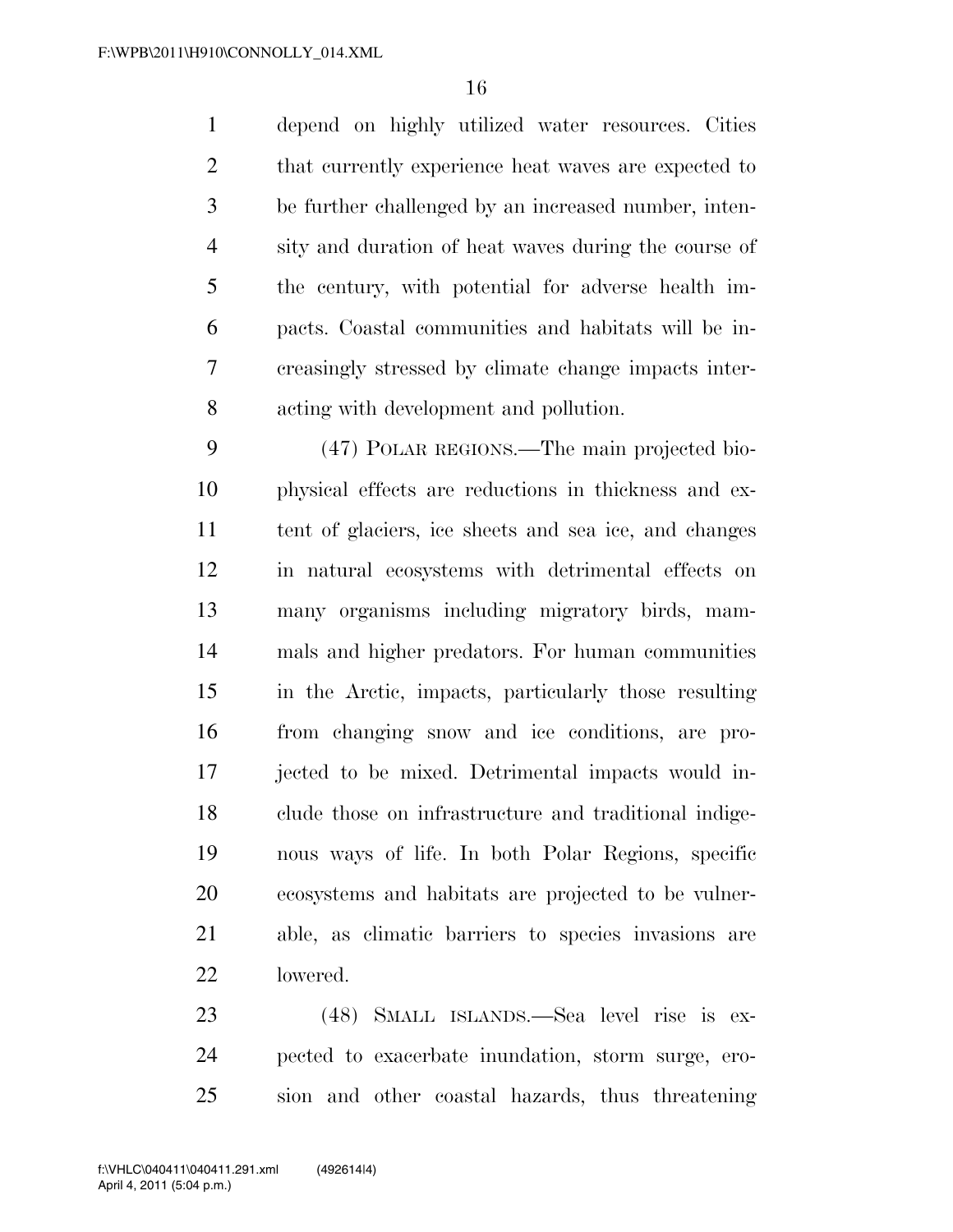vital infrastructure, settlements and facilities that support the livelihood of island communities. Dete- rioration in coastal conditions, for example through erosion of beaches and coral bleaching, is expected to affect local resources. By mid-century, climate change is expected to reduce water resources in many small islands, e.g. in the Caribbean and Pa- cific, to the point where they become insufficient to meet demand during low-rainfall periods. With high- er temperatures, increased invasion by non-native species is expected to occur, particularly on mid- and high-latitude islands.

 (49) Some systems, sectors and regions are 14 likely to be especially affected by climate change.

 (50) SYSTEMS AND SECTORS/PARTICULAR ECO- SYSTEMS; TERRESTRIAL.—Tundra, boreal forest and mountain regions because of sensitivity to warming; Mediterranean-type ecosystems because of reduction in rainfall; and tropical rainforests where precipita- tion declines coastal: mangroves and salt marshes, due to multiple stresses marine: coral reefs due to multiple stresses; the sea ice biome because of sensi- tivity to warming water resources in some dry re- gions at mid-latitudes and in the dry tropics, due to changes in rainfall and evapotranspiration, and in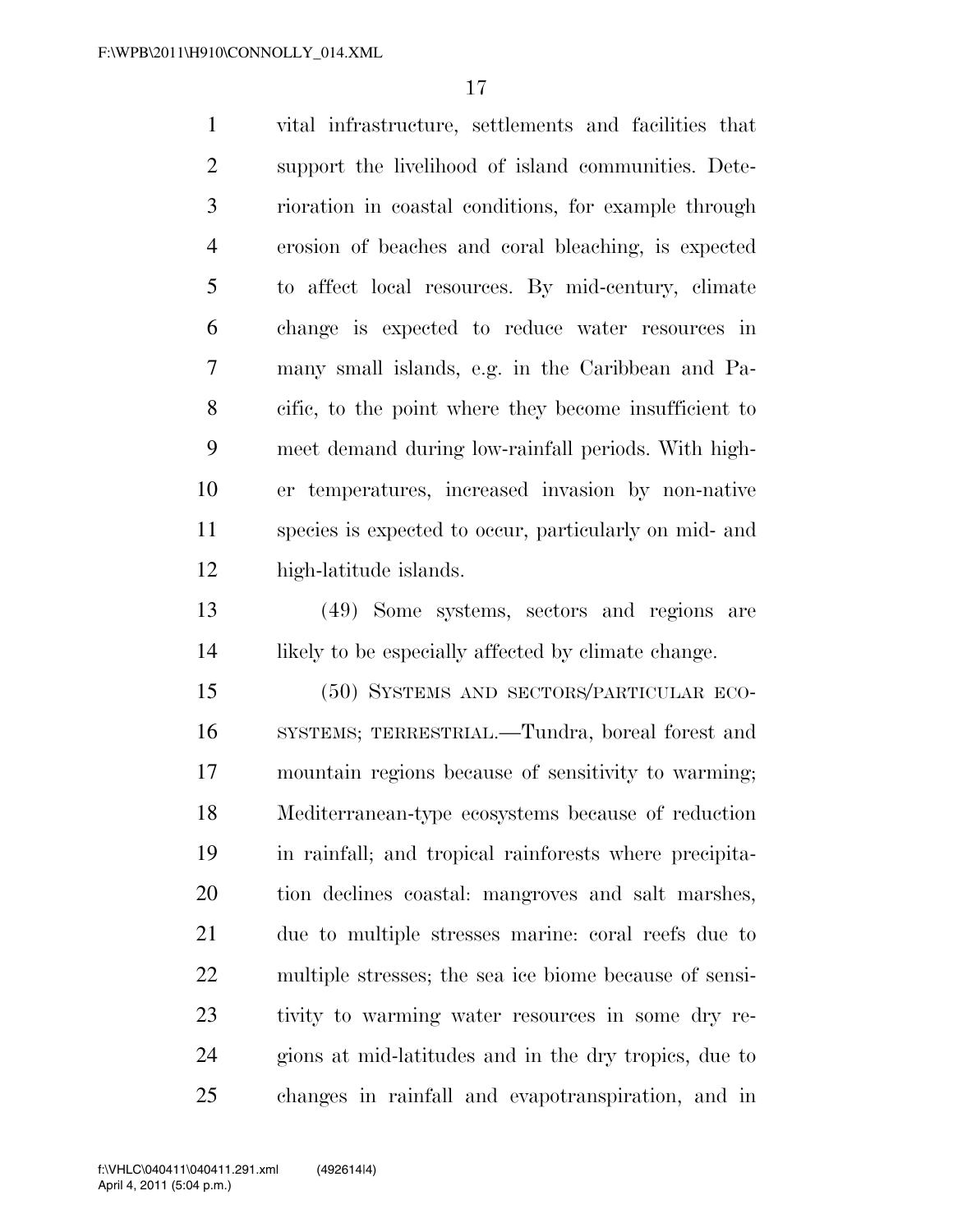areas dependent on snow and ice melt agriculture in low latitudes, due to reduced water availability low- lying coastal systems, due to threat of sea level rise and increased risk from extreme weather events human health in populations with low adaptive ca-pacity.

 (51) REGIONS.—The Arctic, because of the im- pacts of high rates of projected warming on natural systems and human communities Africa, because of low adaptive capacity and projected climate change impacts small islands, where there is high exposure of population and infrastructure to projected climate change impacts Asian and African megadeltas, due to large populations and high exposure to sea level rise, storm surges and river flooding.

 (52) Within other areas, even those with high incomes, some people (such as the poor, young chil- dren and the elderly) can be particularly at risk, and also some areas and some activities.

 (53) OCEAN ACIDIFICATION.—The uptake of anthropogenic carbon since 1750 has led to the ocean becoming more acidic with an average de- crease in pH of 0.1 units. Increasing atmospheric CO2 concentrations lead to further acidification. Projections based on SRES scenarios give a reduc-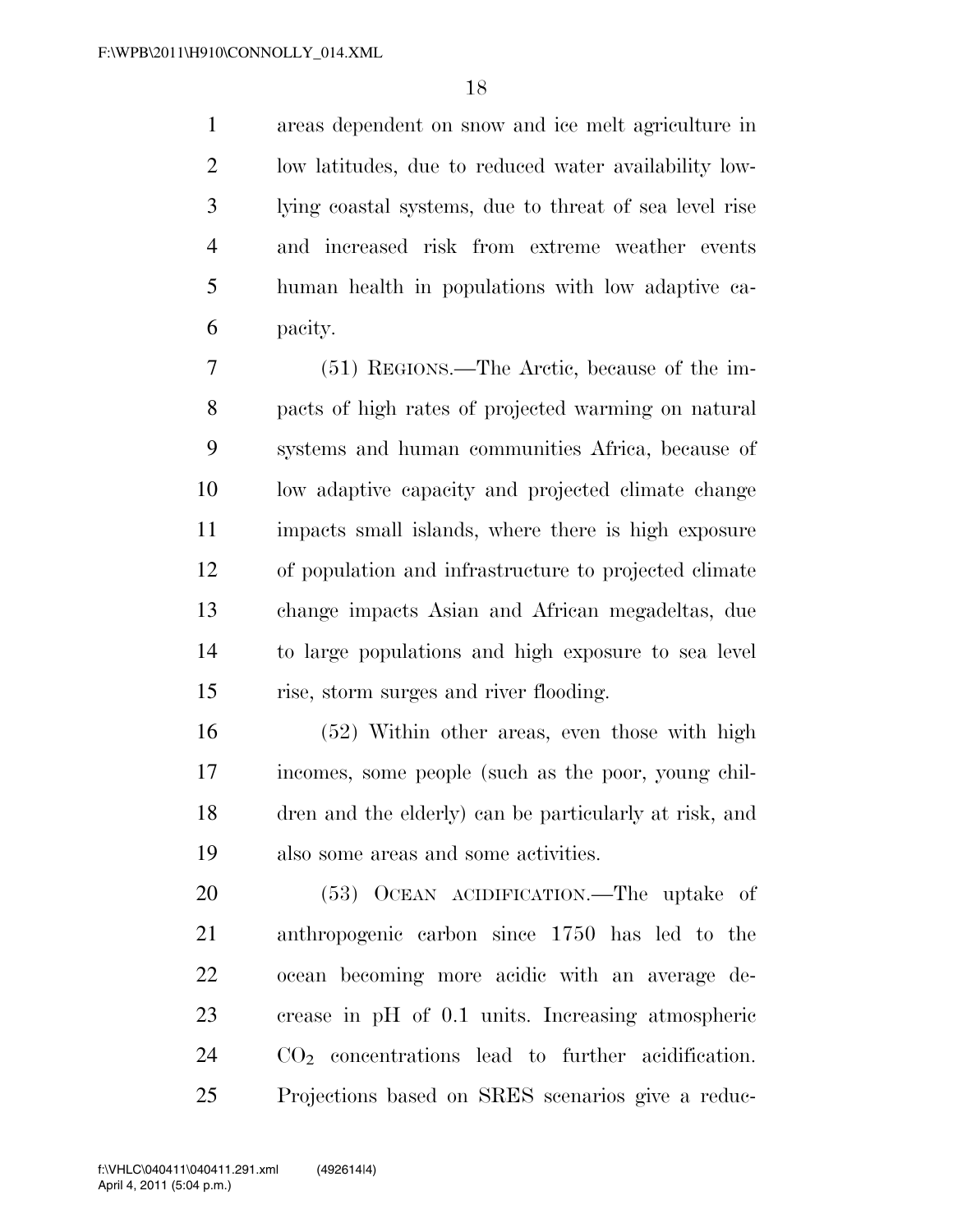tion in average global surface ocean pH of between 0.14 and 0.35 units over the 21st century. While the effects of observed ocean acidification on the marine biosphere are as yet undocumented, the progressive acidification of oceans is expected to have negative impacts on marine shell-forming organisms (e.g. cor-als) and their dependent species.

 (54) Altered frequencies and intensities of ex- treme weather, together with sea level rise, are ex- pected to have mostly adverse effects on natural and human systems.

 (55) Over most land areas, warmer and fewer cold days and nights, warmer and more frequent hot days and nights; Increased yields in colder environ- ments; decreased yields in warmer environments; in- creased insect outbreaks; effects on water resources relying on snowmelt; effects on some water supplies; reduced human mortality from decreased cold expo- sure; reduced energy demand for heating; increased demand for cooling; declining air quality in cities; re- duced disruption to transport due to snow, ice; and effects on winter tourism.

 (56) WARM SPELLS/HEAT WAVES.—Frequency increases over most land areas; Very likely Reduced yields in warmer regions due to heat stress; in-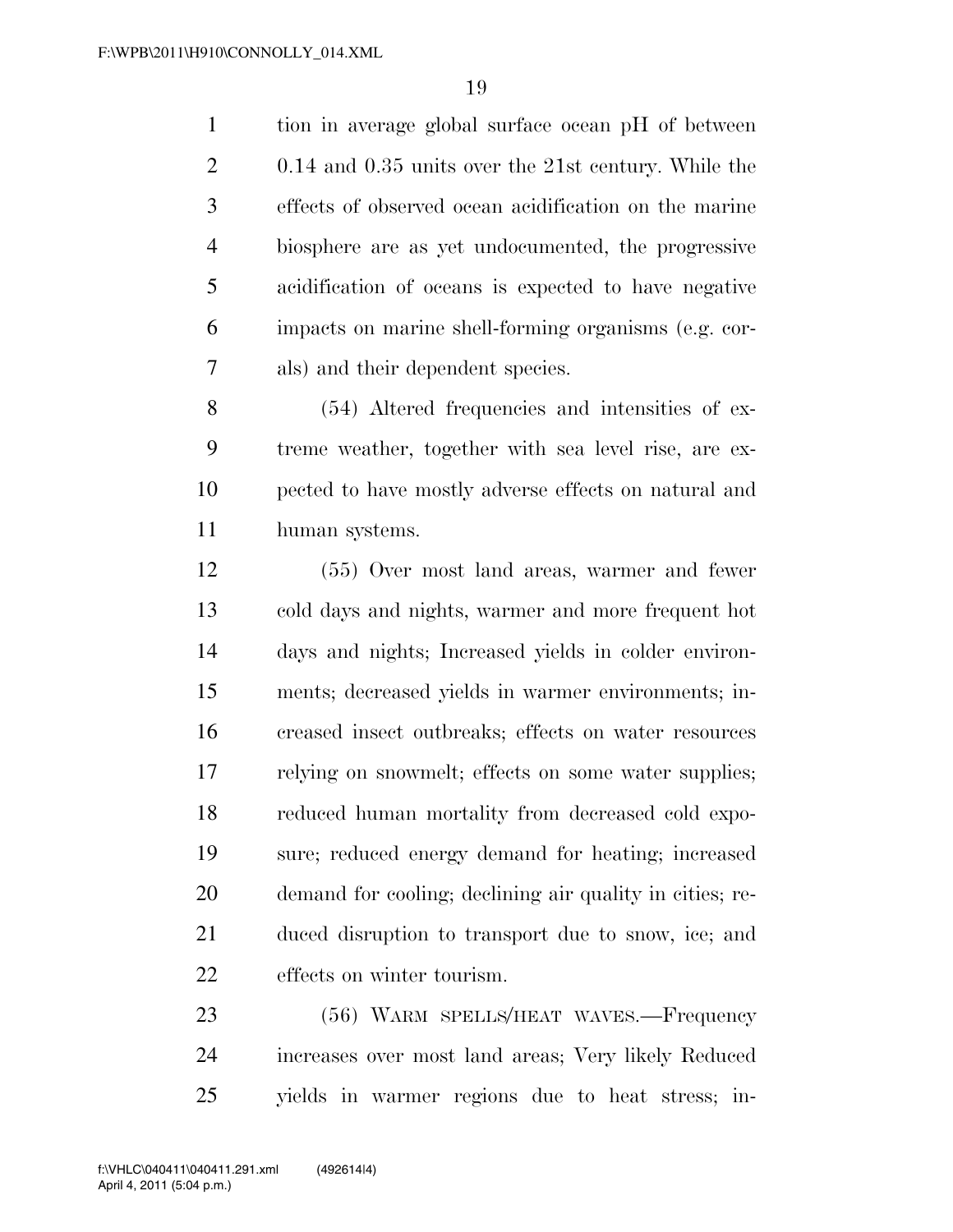creased danger of wildfire; Increased water demand; water quality problems, e.g. algal blooms; Increased risk of heat-related mortality, especially for the el- derly, chronically sick, very young and socially iso- lated; Reduction in quality of life for people in warm areas without appropriate housing; impacts on the elderly, very young and poor.

 (57) Frequency of heavy precipitation events will increase over most areas. Very likely damage to crops; soil erosion, inability to cultivate land due to water logging of soils.

 (58) Adverse effects on quality of surface and groundwater; contamination of water supply; water scarcity may be relieved. Increased risk of deaths, injuries and infectious, respiratory and skin diseases. Disruption of settlements, commerce, transport and societies due to flooding: pressures on urban and rural infrastructures; loss of property.

 (59) Area affected by drought increases the likelihood of land degradation; lower yields/crop damage and failure; increased livestock deaths; in- creased risk of wildfire; more widespread water stress; increased risk of food and water shortage; in- creased risk of malnutrition; increased risk of water-and food- borne diseases; water shortage for settle-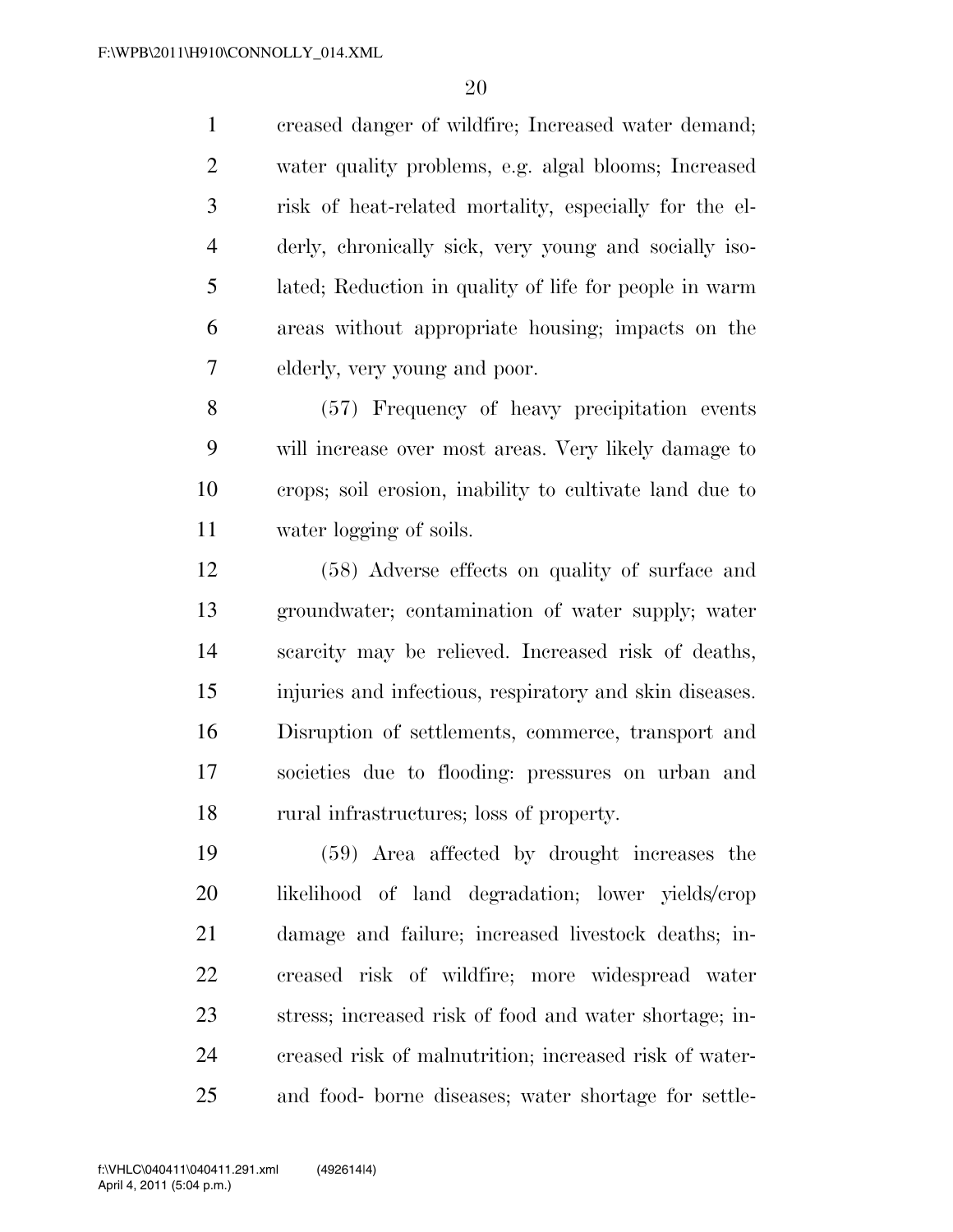ments, industry and societies; reduced hydropower generation potentials; potential for population migra-tion.

 (60) Intense tropical cyclone activity increases the likelihood of damage to crops; windthrow (up-rooting) of trees; damage to coral reefs.

 (61) Power outages causing disruption of public water supply; increased risk of deaths, injuries, water- and food- borne diseases; post-traumatic stress disorders Disruption by flood and high winds; withdrawal of risk coverage in vulnerable areas by private insurers; potential for population migrations; loss of property.

 (62) Increased incidence of extreme high sea level (excludes tsunamis).

 (63) Salinisation of irrigation water, estuaries and fresh- water systems; decreased freshwater availability due to saltwater intrusion; increased risk of deaths and injuries by drowning in floods; migra- tion-related health effects; Costs of coastal protec- tion versus costs of land-use relocation; potential for movement of populations and infrastructure.

 (64) Contraction of the Greenland ice sheet is projected to continue to contribute to sea level rise after 2100. Current models suggest virtually com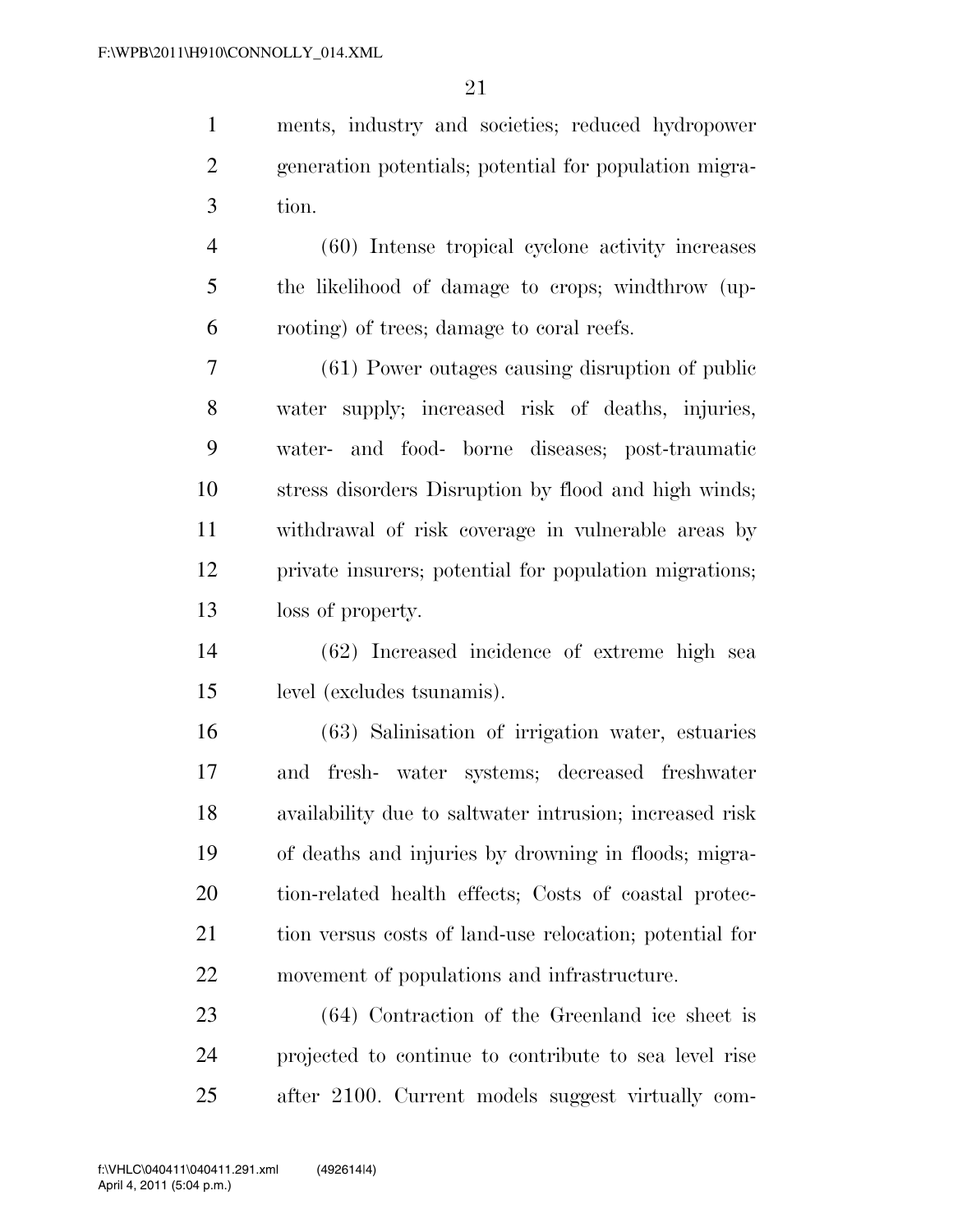plete elimination of the Greenland ice sheet and a resulting contribution to sea level rise of about 7m if global average warming were sustained for mil- lennia in excess of 1.9 to 4.6°C relative to pre-indus- trial values. The corresponding future temperatures in Greenland are comparable to those inferred for the last interglacial period 125,000 years ago, when palaeoclimatic information suggests reductions of polar land ice extent and 4 to 6m of sea level rise.

 (65) Current global model studies project that the Antarctic ice sheet will remain too cold for wide- spread surface melting and gain mass due to in- creased snowfall. However, net loss of ice mass could occur if dynamical ice discharge dominates the ice sheet mass balance.

 (66) Anthropogenic warming could lead to some impacts that are abrupt or irreversible, depending upon the rate and magnitude of the climate change.

 (67) Partial loss of ice sheets on polar land could imply meters of sea level rise, major changes 21 in coastlines and inundation of low-lying areas, with greatest effects in river deltas and low-lying islands. Such changes are projected to occur over millennial time scales, but more rapid sea level rise on century time scales cannot be excluded.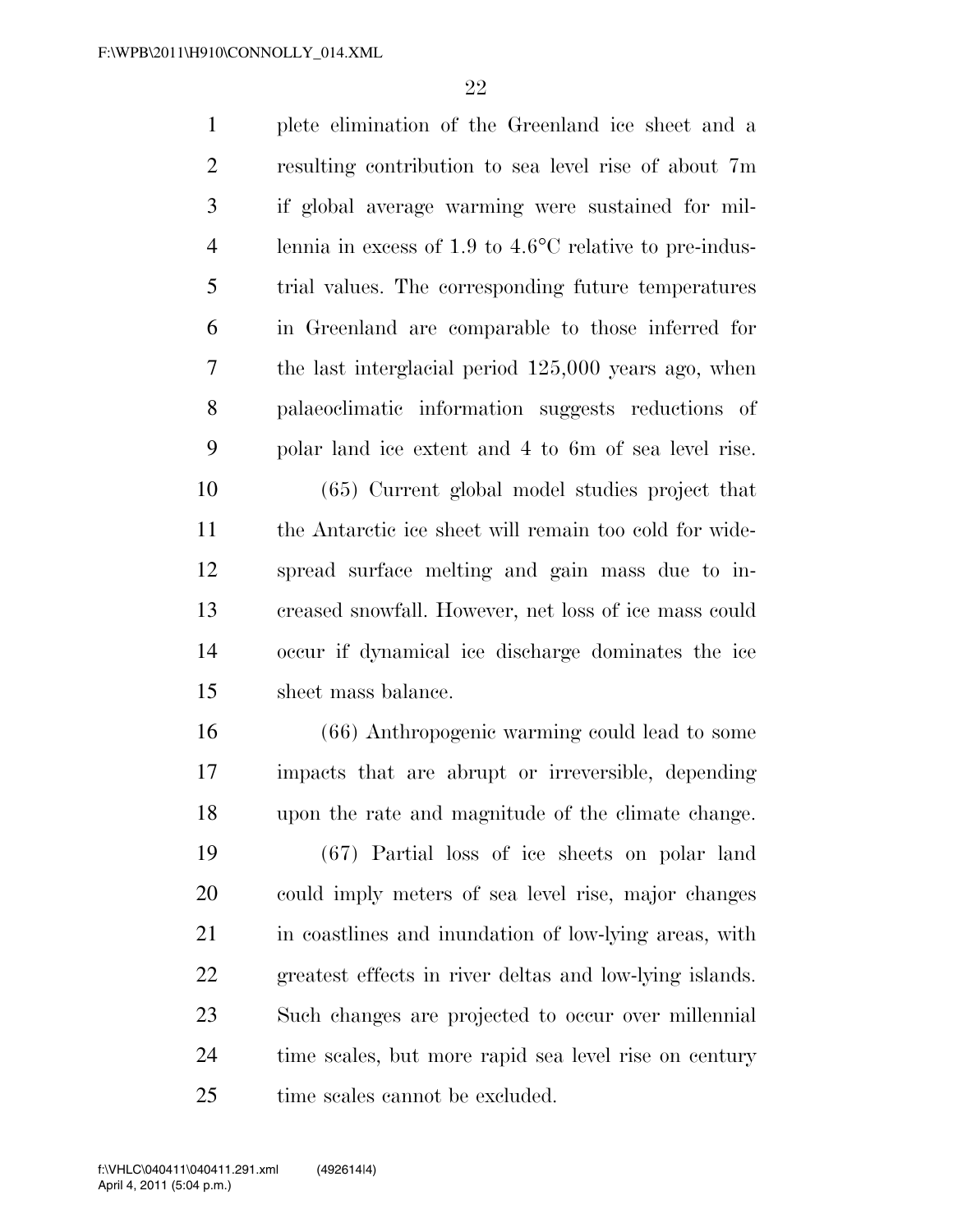(68) Climate change is likely to lead to some ir- reversible impacts. There is medium confidence that approximately 20 to 30 percent of species assessed so far are likely to be at increased risk of extinction if increases in global average warming exceed 1.5 to 2.5°C (relative to 1980–1999). As global average temperature increase exceeds about 3.5°C, model projections suggest significant extinctions (40 to 70 percent of species assessed) around the globe.

 (69) Based on current model simulations, the meridional overturning circulation (MOC) of the At- lantic Ocean will very likely slow down during the 21st century; nevertheless temperatures over the At- lantic and Europe are projected to increase. The MOC is very unlikely to undergo a large abrupt transition during the 21st century. Longer-term MOC changes cannot be assessed with confidence. Impacts of large-scale and persistent changes in the MOC are likely to include changes in marine eco-20 system productivity, fisheries, ocean CO<sub>2</sub> uptake, oceanic oxygen concentrations and terrestrial vegeta- tion. Changes in terrestrial and ocean  $CO<sub>2</sub>$  uptake may feedback on the climate system.

 (70) A wide array of adaptation options is available, but more extensive adaptation than is cur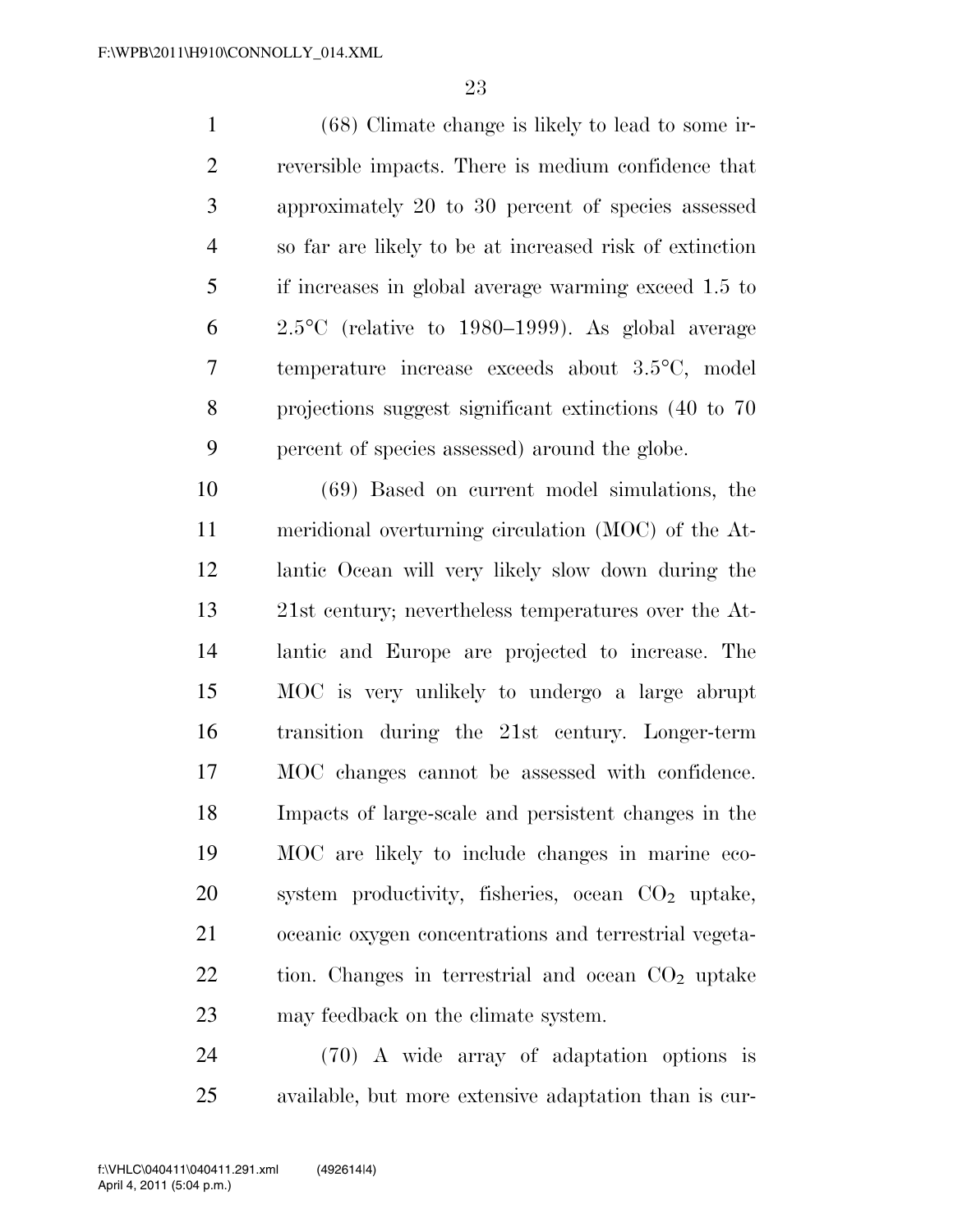rently occurring is required to reduce vulnerability to climate change. There are barriers, limits and costs, which are not fully understood.

 (71) Societies have a long record of managing the impacts of weather- and climate-related events. Nevertheless, additional adaptation measures will be required to reduce the adverse impacts of projected climate change and variability, regardless of the scale of mitigation undertaken over the next two to three decades. Moreover, vulnerability to climate change can be exacerbated by other stresses. These arise from, for example, current climate hazards, poverty and unequal access to resources, food inse- curity, trends in economic globalization, conflict and incidence of diseases such as HIV/AIDS.

 (72) Some planned adaptation to climate change is already occurring on a limited basis. Ad- aptation can reduce vulnerability, especially when it is embedded within broader sectoral initiatives. There is high confidence that there are viable adap- tation options that can be implemented in some sec-22 tors at low cost, and/or with high benefit-cost ratios. However, comprehensive estimates of global costs and benefits of adaptation are limited.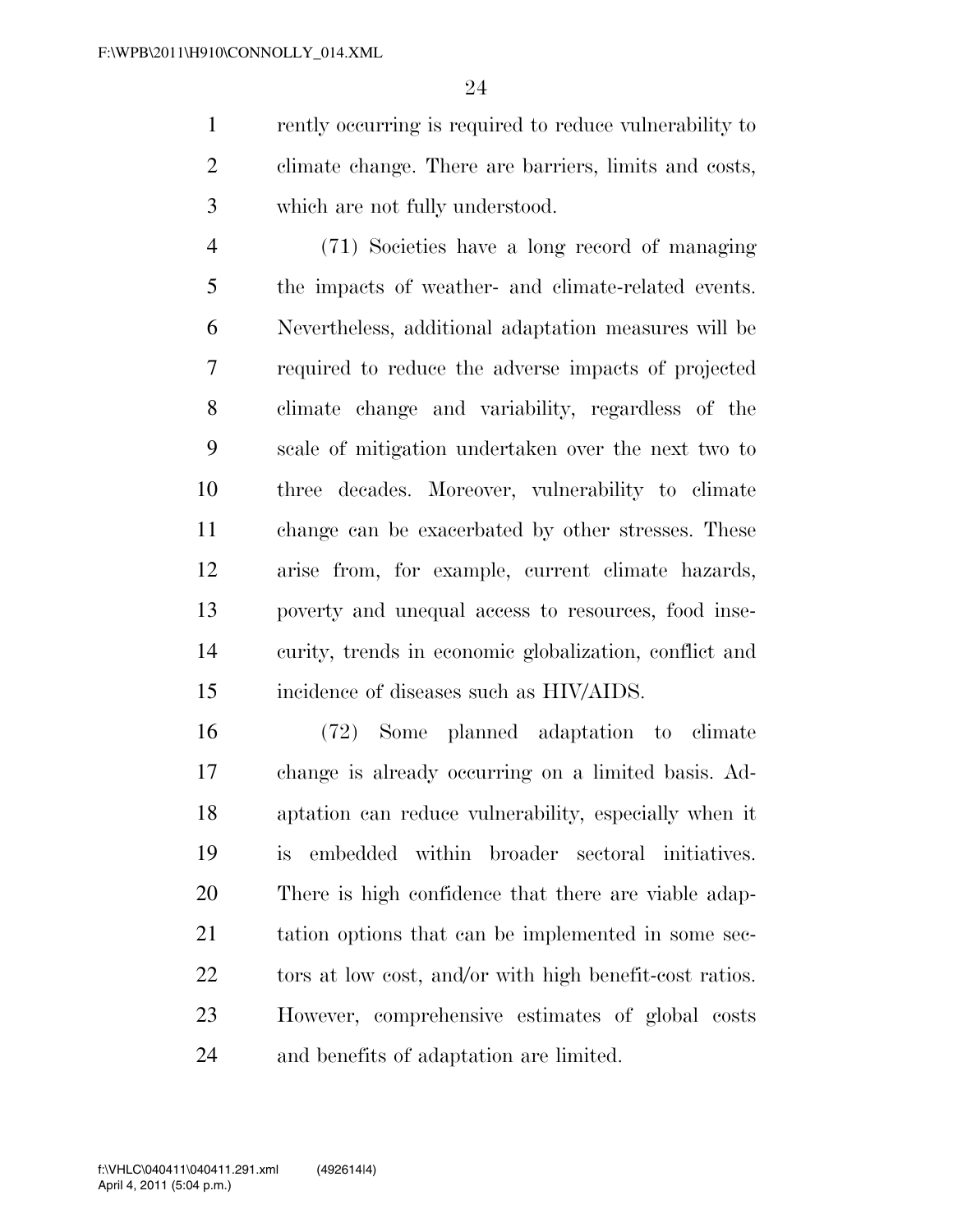(73) Selected examples of planned adaptation by sector. Sector Adaptation option/strategy; under- lying policy framework; key constraints and opportu- nities to implementation; water expanded rainwater harvesting; water storage and conservation tech- niques; water re-use; desalination; water-use and ir- rigation efficiency; National water policies and inte- grated water resources management; water-related hazards management; financial, human resources and physical barriers; integrated water resources management; synergies with other sectors.

 (74) Agriculture adjustment of planting dates and crop variety; crop relocation; improved land management, e.g. erosion control and soil protection through tree planting; R&D policies; institutional re- form; land tenure and land reform; training; capac- ity building; crop insurance; financial incentives, e.g. subsidies and tax credits; technological and financial constraints; access to new varieties; markets; longer growing season in higher latitudes; revenues from ''new'' products;

 (75) Infrastructure/settlement (including coast- al zones); relocation; seawalls and storm surge bar- riers; dune reinforcement; land acquisition and cre-ation of marshlands/wetlands as buffer against sea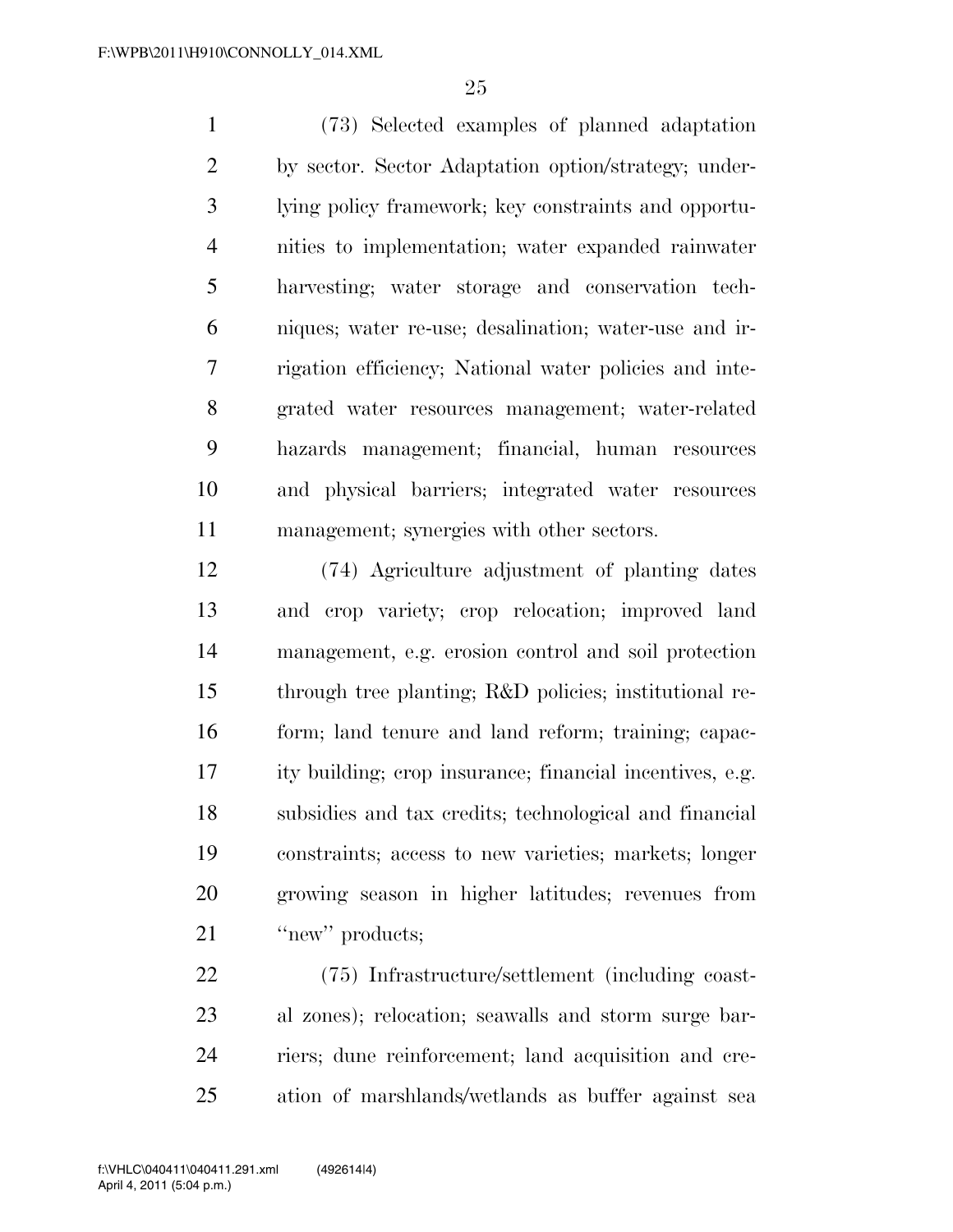level rise and flooding; protection of existing natural barriers; standards and regulations that integrate climate change considerations into design; land-use policies; building codes; insurance.

 (76) Financial and technological barriers; avail- ability of relocation space; integrated policies and management; synergies with sustainable development goals; human health; heat-health action plans; emer- gency medical services; improved climate-sensitive disease surveillance and control; safe water and im- proved sanitation Public health policies that recog- nize climate risk; strengthened health services; re- gional and international cooperation Limits to human tolerance (vulnerable groups); knowledge lim- itations; financial capacity; upgraded health services; improved quality of life.

 (77) TOURISM.—Diversification of tourism at- tractions and revenues; shifting ski slopes to higher altitudes and glaciers; artificial snow-making.

 (78) Integrated planning (e.g. carrying capac-21 ity; linkages with other sectors); financial incentives, e.g. subsidies and tax credits; appeal/marketing of new attractions; financial and logistical challenges; potential adverse impact on other sectors (e.g. artifi-cial snow-making may increase energy use); revenues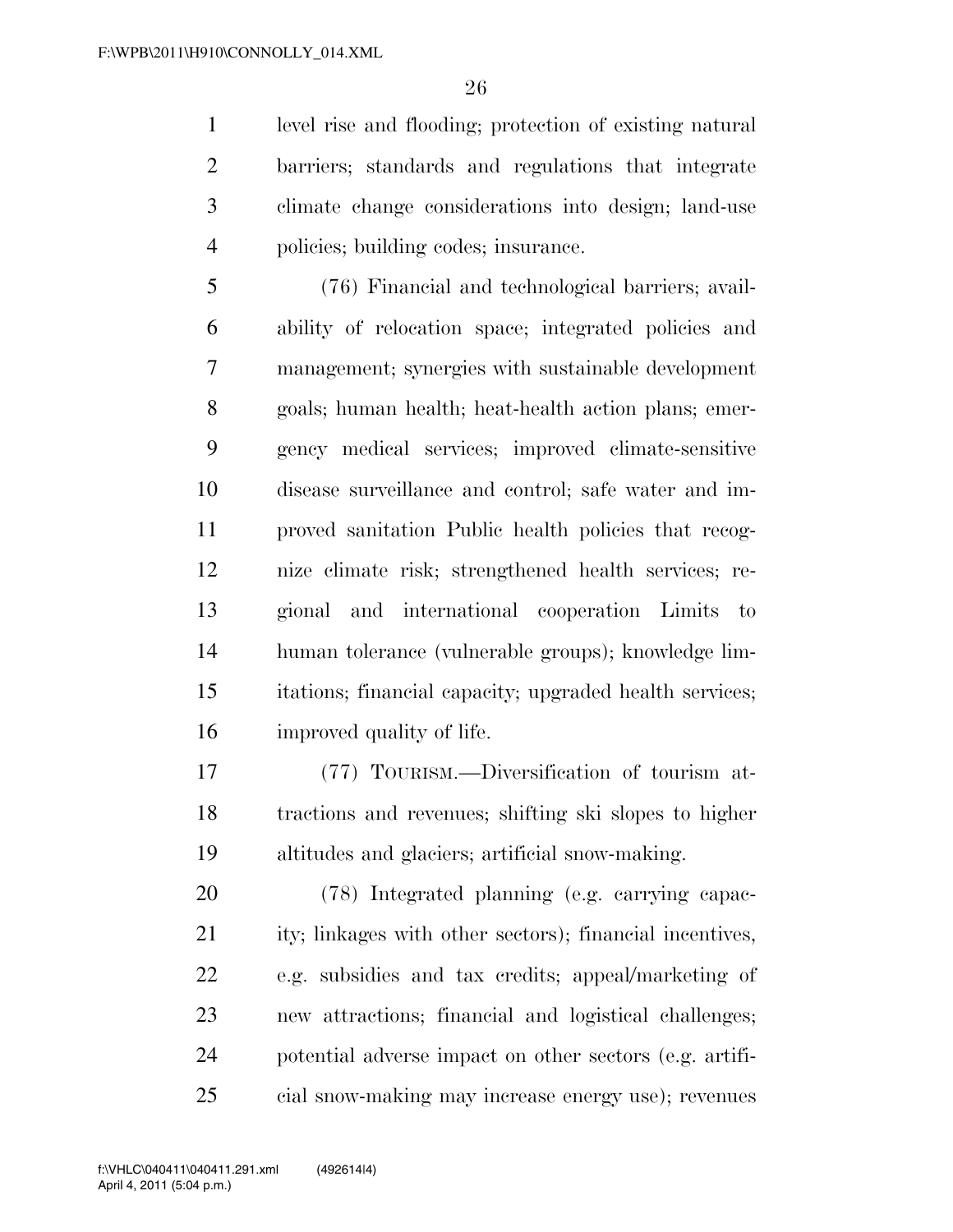from ''new'' attractions; involvement of wider group 2 of stakeholders.

 (79) TRANSPORTATION.—Realignment/reloca- tion; design standards and planning for roads, rail and other infrastructure to cope with warming and drainage; integrating climate change considerations into national transport policy; investment in R&D for special situations; financial and technological barriers; availability of less vulnerable routes; im- proved technologies and integration with key sectors (e.g. energy).

 (80) ENERGY.—Strengthening of overhead transmission and distribution infrastructure; under- ground cabling for utilities; energy efficiency; use of renewable sources; reduced dependence on single sources of energy National energy policies, regula- tions, and fiscal and financial incentives to encour- age use of alternative sources; incorporating climate change in design standards; access to viable alter- natives; financial and technological barriers; accept- ance of new technologies; stimulation of new tech- nologies; use of local resources. (Note: Other exam- ples from many sectors would include early warning systems. Adaptive capacity is intimately connected to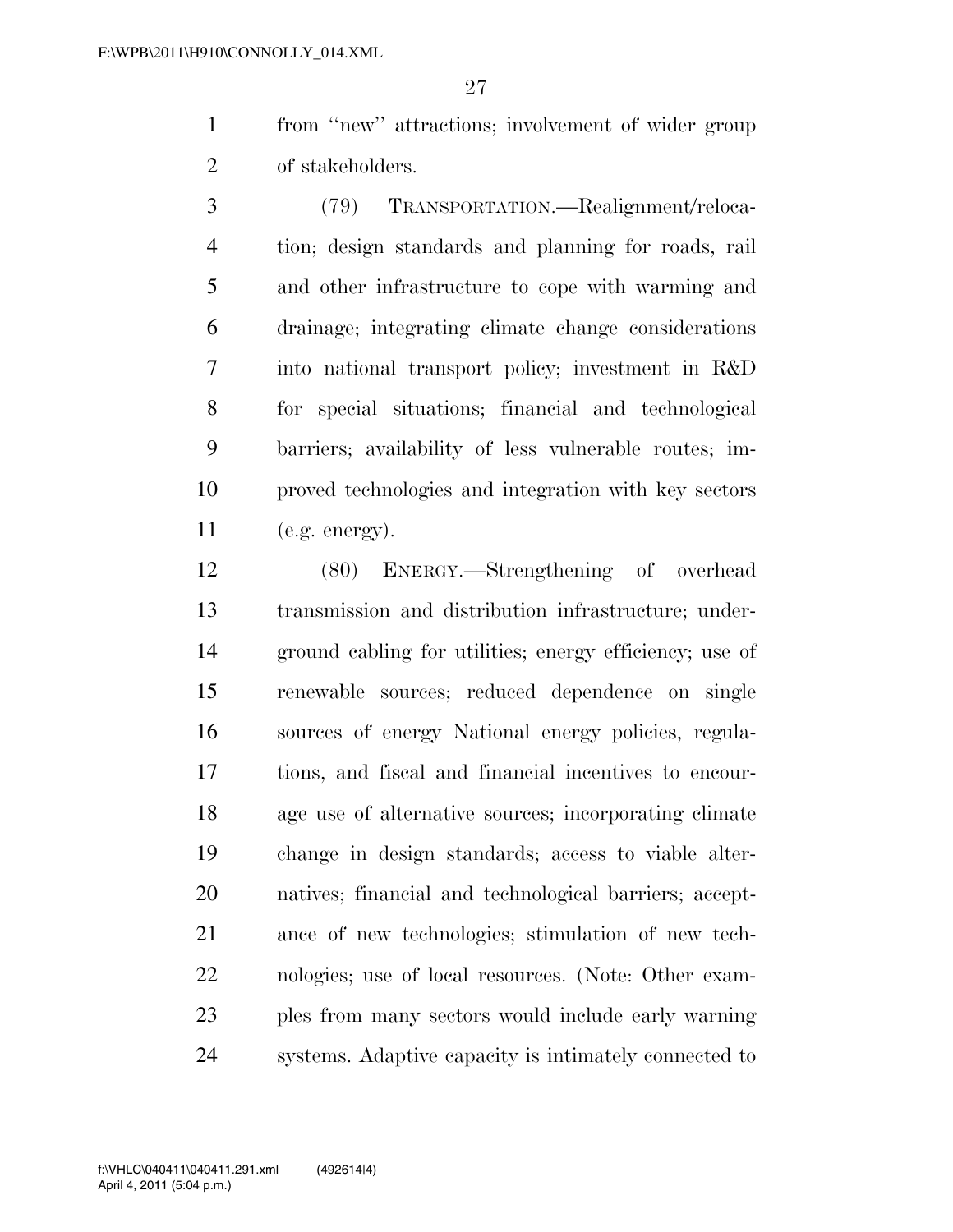- social and economic development but is unevenly dis-tributed across and within societies.).
- (81) A range of barriers limits both the imple- mentation and effectiveness of adaptation measures. The capacity to adapt is dynamic and is influenced by a society's productive base, including natural and man-made capital assets, social networks and entitle- ments, human capital and institutions, governance, national income, health and technology. Even soci- eties with high adaptive capacity remain vulnerable to climate change, variability and extremes.

 (82) Both bottom-up and top-down studies indi- cate that there is high agreement and much evidence of substantial economic potential for the mitigation of global GHG emissions over the coming decades that could offset the projected growth of global emis- sions or reduce emissions below current levels. While top-down and bottom-up studies are in line at the global level there are considerable differences at the sectoral level.

 (83) No single technology can provide all of the mitigation potential in any sector. The economic mitigation potential, which is generally greater than the market mitigation potential, can only be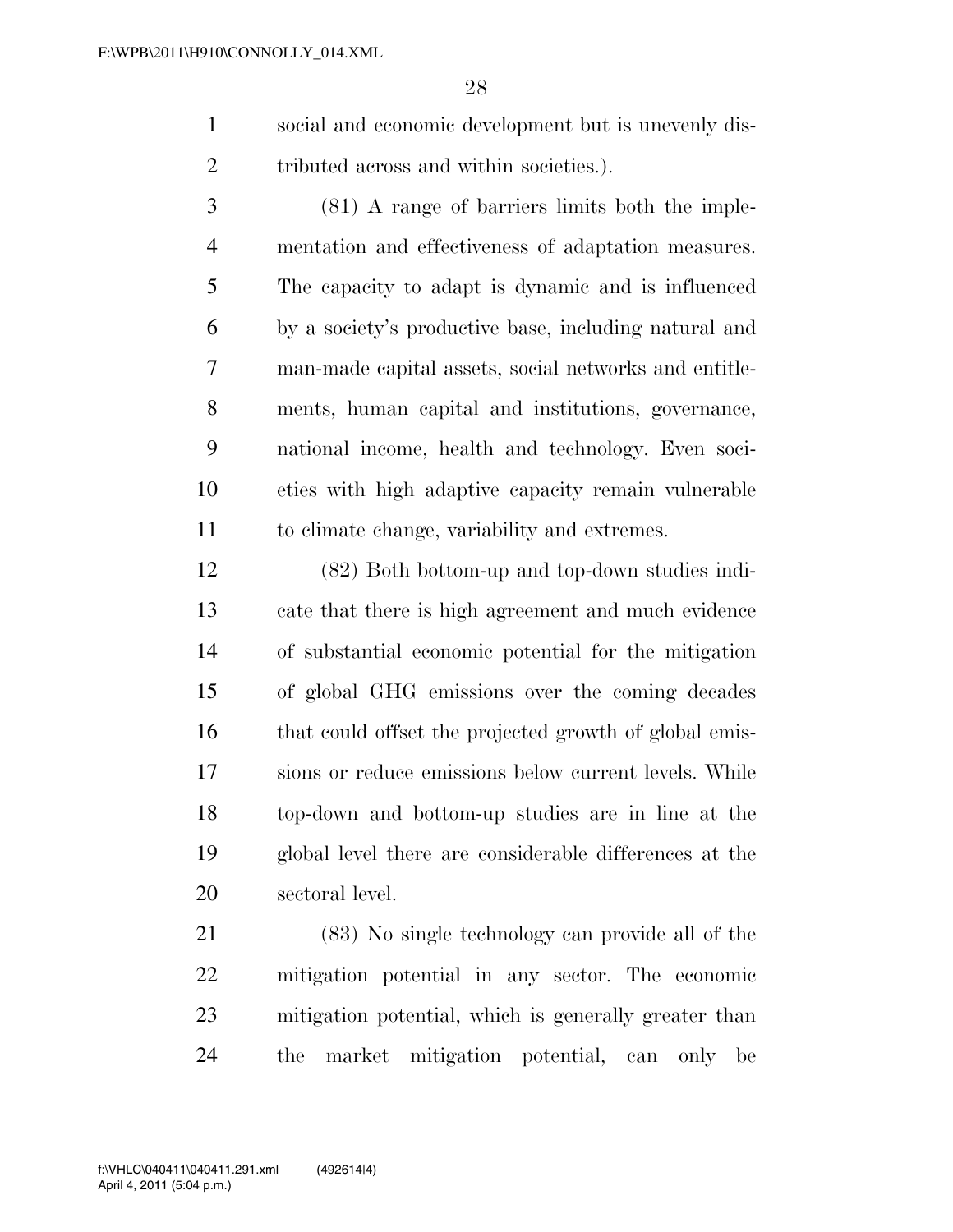achieved when adequate policies are in place and barriers removed.

 (84) Bottom-up studies suggest that mitigation opportunities with net negative costs have the poten-5 tial to reduce emissions by around 6  $GtCO<sub>2</sub>$ -eq/yr in 2030, realizing which requires dealing with imple-mentation barriers.

 (85) Future energy infrastructure investment decisions, expected to exceed \$20,000,000,000,000 between 2005 and 2030, will have long-term impacts on GHG emissions, because of the long lifetimes of energy plants and other infrastructure capital stock. The widespread diffusion of low-carbon technologies may take many decades, even if early investments in these technologies are made attractive. Initial esti-16 mates show that returning global energy-related  $CO<sub>2</sub>$  emissions to 2005 levels by 2030 would require a large shift in investment patterns, although the net additional investment required ranges from neg-20 ligible to 5 to 10 percent.

 (86) A wide variety of policies and instruments are available to governments to create the incentives for mitigation action. Their applicability depends on national circumstances and sectoral context.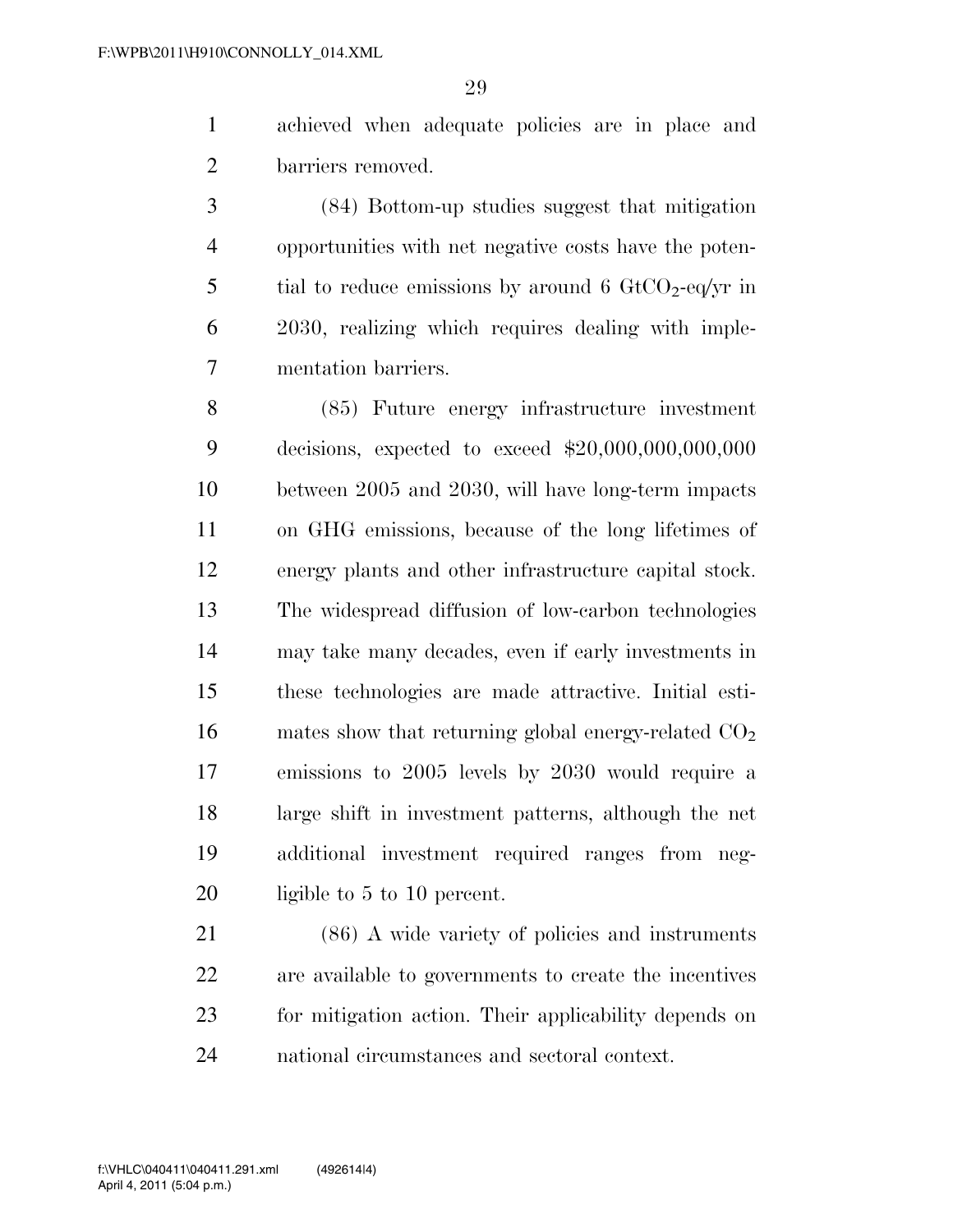(87) They include integrating climate policies in wider development policies, regulations and stand- ards, taxes and charges, tradable permits, financial incentives, voluntary agreements, information instru- ments, and research, development and demonstra- $6 \quad \text{tion (RD&D)}$ .

 (88) An effective carbon-price signal could real- ize significant mitigation potential in all sectors. Modeling studies show that global carbon prices ris-10 ing to  $$20-80/tCO_2$ -eq by 2030 are consistent with 11 stabilization at around ppm  $CO<sub>2</sub>$ -eq by 2100. For the same stabilization level, induced techno- logical change may lower these price ranges to \$5-  $65/tCO<sub>2</sub>$ -eq in 2030.

 (89) There is high agreement and much evi- dence that mitigation actions can result in near-term co-benefits (e.g. improved health due to reduced air pollution) that may offset a substantial fraction of mitigation costs.

 (90) There is high agreement and medium evi- dence that Annex I countries' actions may affect the global economy and global emissions, although the scale of carbon leakage remains uncertain.

 (91) Fossil fuel exporting nations (in both Annex I and non-Annex I countries) may expect, as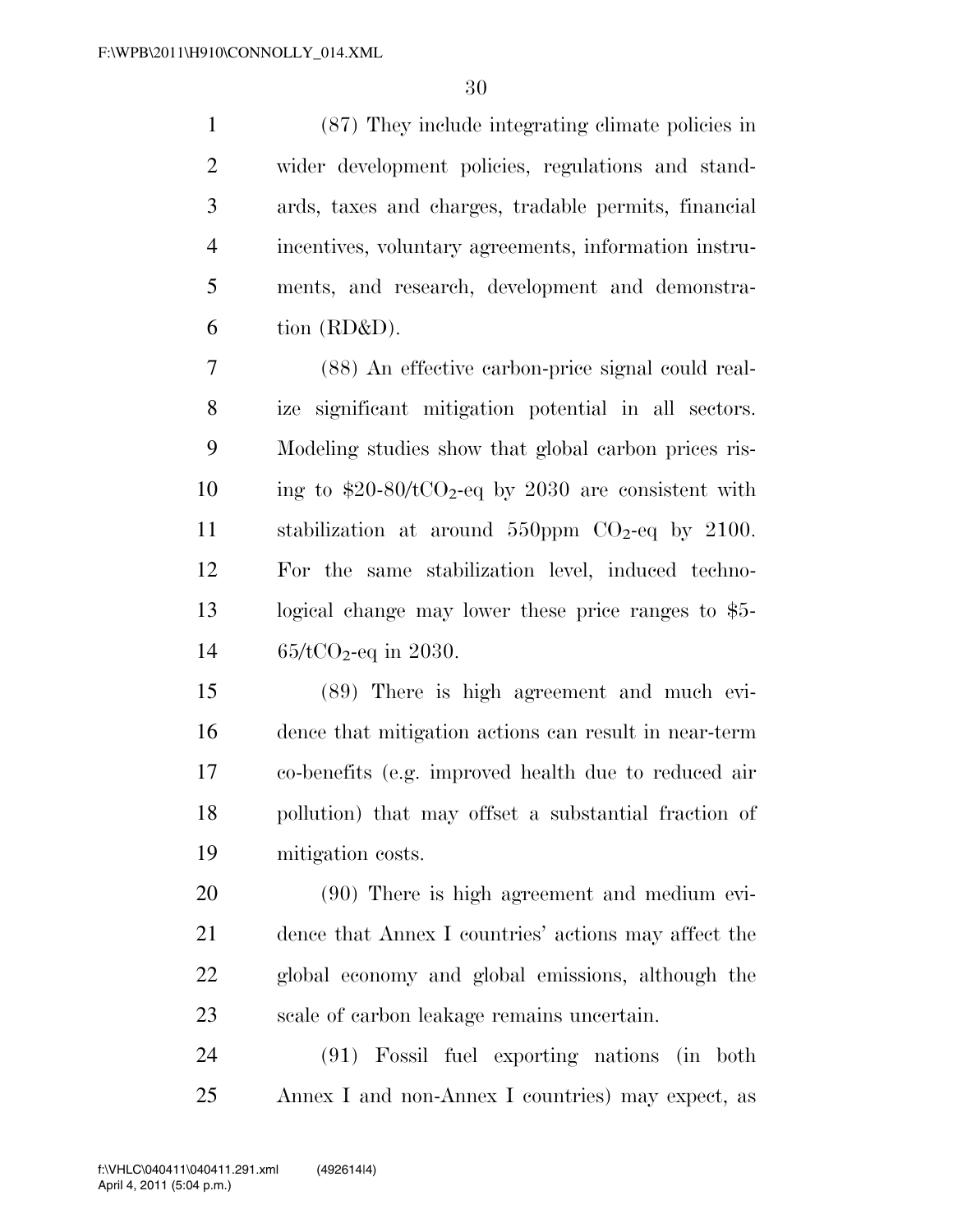indicated in the TAR, lower demand and prices and lower GDP growth due to mitigation policies. The extent of this spillover depends strongly on assump- tions related to policy decisions and oil market con-ditions.

 (92) There is also high agreement and medium evidence that changes in lifestyle, behavior patterns and management practices can contribute to climate change mitigation across all sectors.

 (93) Many options for reducing global GHG emissions through international cooperation exist. There is high agreement and much evidence that no- table achievements of the UNFCCC and its Kyoto Protocol are the establishment of a global response to climate change, stimulation of an array of na- tional policies, and the creation of an international carbon market and new institutional mechanisms that may provide the foundation for future mitiga- tion efforts. Progress has also been made in address- ing adaptation within the UNFCCC and additional international initiatives have been suggested.

 (94) Greater cooperative efforts and expansion of market mechanisms will help to reduce global costs for achieving a given level of mitigation, or will improve environmental effectiveness. Efforts can in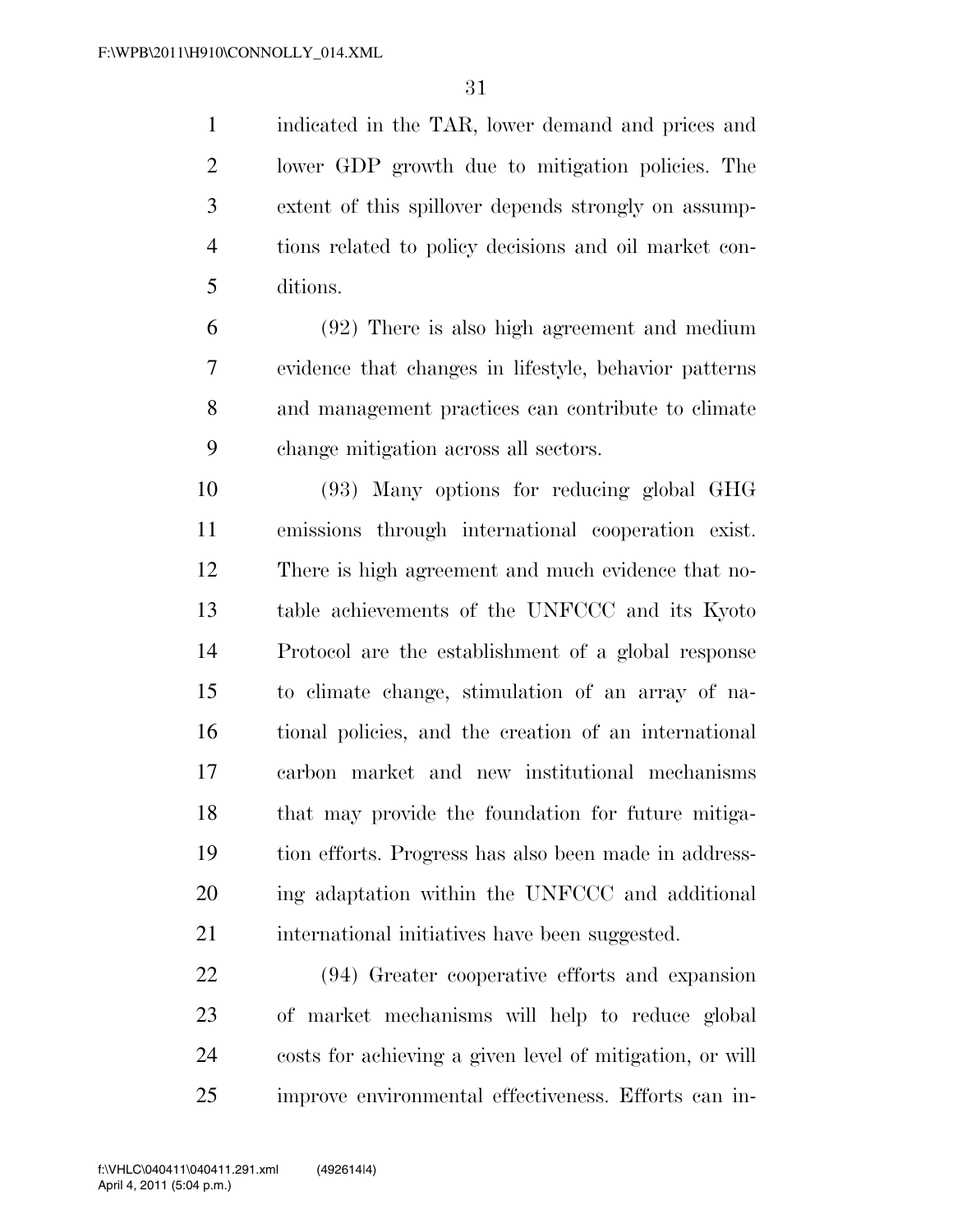clude diverse elements such as emissions targets; sectoral, local, sub-national and regional actions; RD&D programs; adopting common policies; imple- menting development-oriented actions; or expanding financing instruments.

 (95) In several sectors, climate response options can be implemented to realize synergies and avoid conflicts with other dimensions of sustainable devel- opment. Decisions about macroeconomic and other non-climate policies can significantly affect emis-sions, adaptive capacity and vulnerability.

 (96) Making development more sustainable can enhance mitigative and adaptive capacities, reduce emissions and reduce vulnerability, but there may be barriers to implementation. On the other hand, it is very likely that climate change can slow the pace of progress towards sustainable development. Over the next half-century, climate change could impede achievement of the Millennium Development Goals.

 (97) Determining what constitutes ''dangerous anthropogenic interference with the climate system'' in relation to Article 2 of the UNFCCC involves value judgments. Science can support informed deci-sions on this issue, including by providing criteria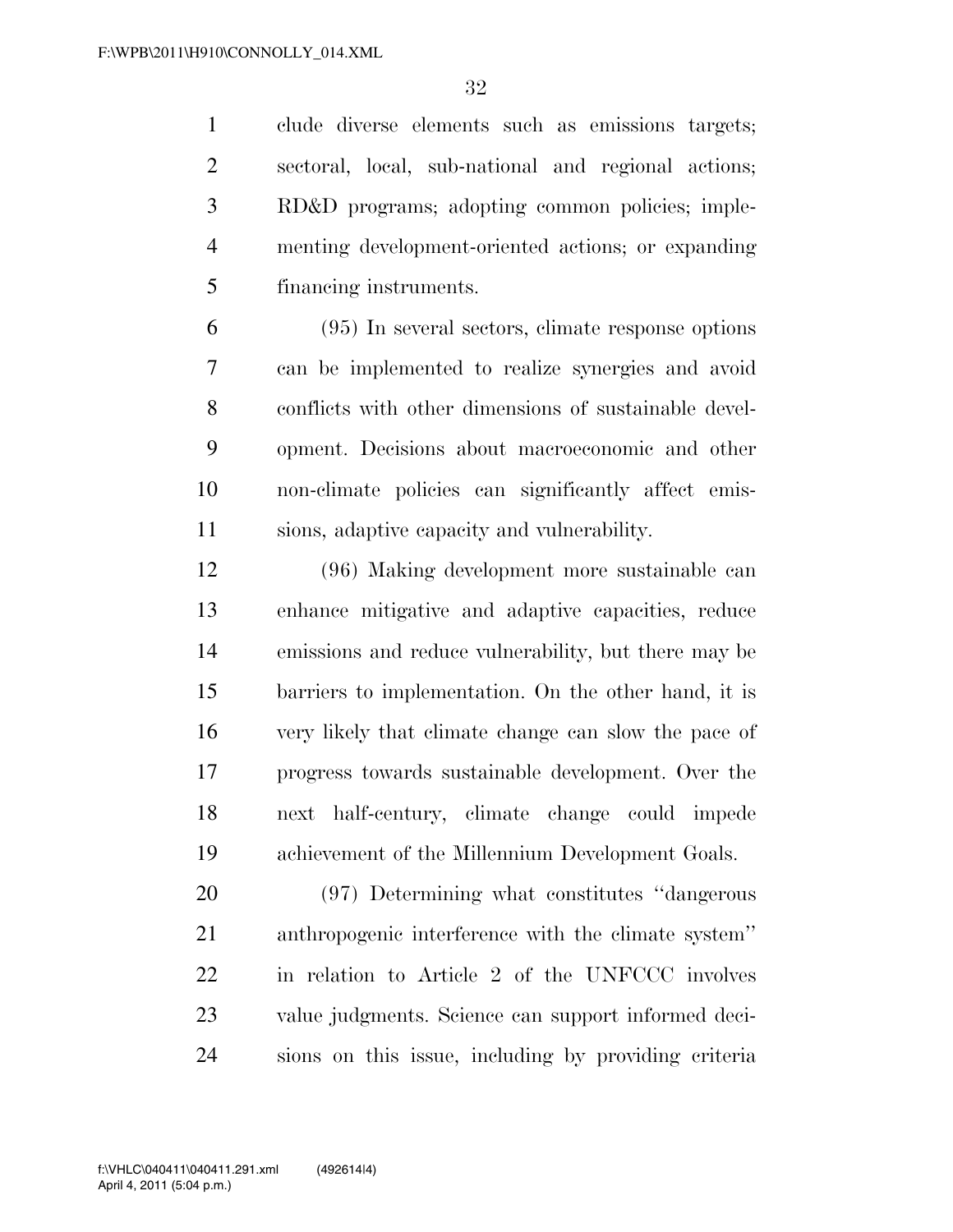for judging which vulnerabilities might be labeled 2  $"kev"$ .

 (98) Key vulnerabilities may be associated with many climate-sensitive systems, including food sup- ply, infrastructure, health, water resources, coastal systems, ecosystems, global biogeochemical cycles, ice sheets and modes of oceanic and atmospheric cir-culation.

 (99) The five ''reasons for concern'' identified in the TAR remain a viable framework to consider key vulnerabilities. These ''reasons'' are assessed here to be stronger than in the TAR. Many risks are identified with higher confidence. Some risks are projected to be larger or to occur at lower increases in temperature. Understanding about the relation- ship between impacts (the basis for ''reasons for concern'' in the TAR) and vulnerability (that in- cludes the ability to adapt to impacts) has improved. This is due to more precise identification of the cir- cumstances that make systems, sectors and regions especially vulnerable and growing evidence of the risks of very large impacts on multiple-century time scales.

 (100) RISKS TO UNIQUE AND THREATENED SYSTEMS.—There is new and stronger evidence of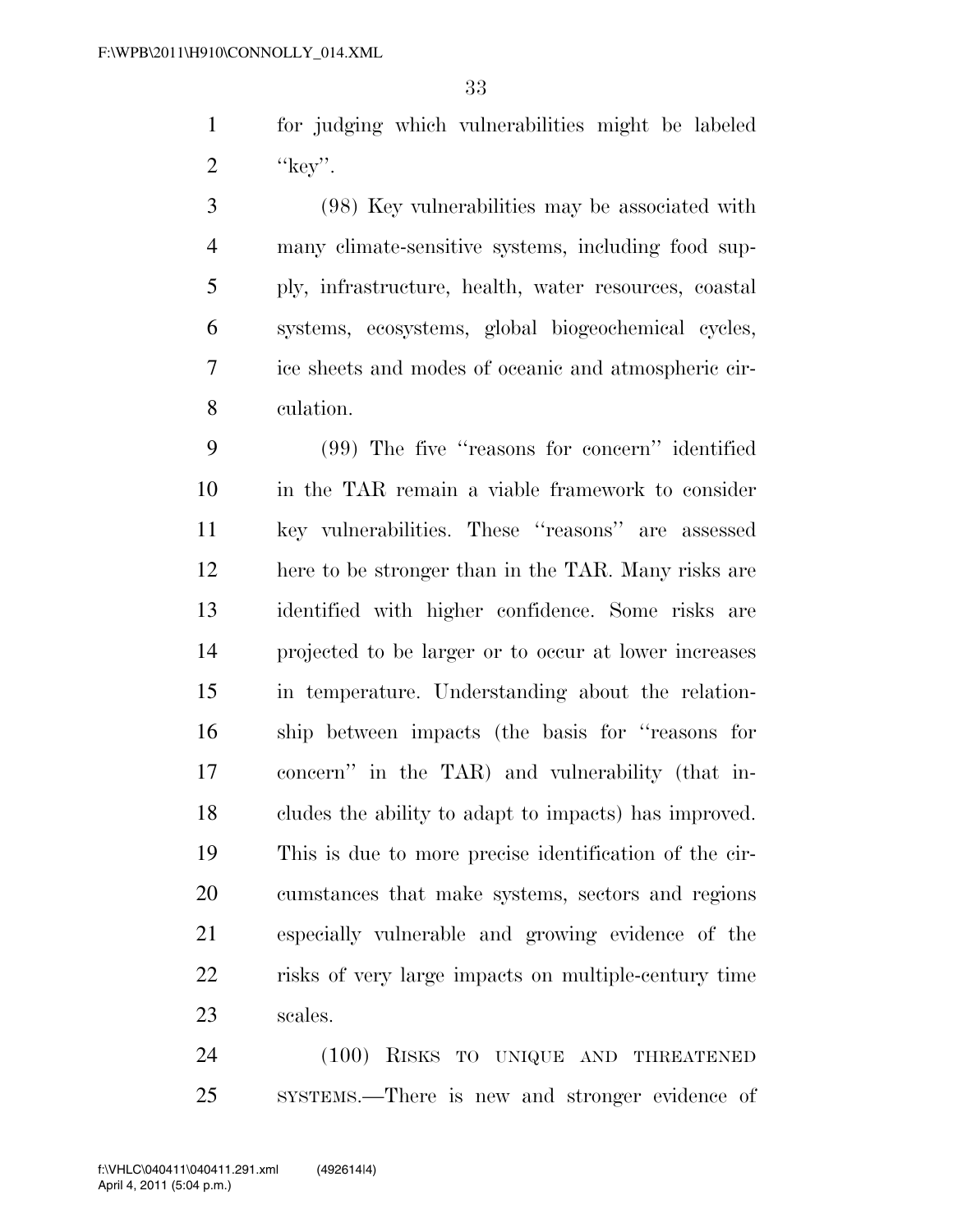observed impacts of climate change on unique and vulnerable systems (such as polar and high moun- tain communities and ecosystems), with increasing levels of adverse impacts as temperatures increase further. An increasing risk of species extinction and coral reef damage is projected with higher con- fidence than in the TAR as warming proceeds. There is medium confidence that approximately 20 to 30 percent of plant and animal species assessed so far are likely to be at increased risk of extinction 11 if increases in global average temperature exceed 1.5 to 2.5°C over 1980–1999 levels. Confidence has in- creased that a 1 to 2°C increase in global mean tem- perature above 1990 levels (about 1.5 to 2.5°C above pre-industrial) poses significant risks to many unique and threatened systems including many bio- diversity hotspots. Corals are vulnerable to thermal stress and have low adaptive capacity. Increases in sea surface temperature of about 1 to 3°C are pro- jected to result in more frequent coral bleaching events and widespread mortality, unless there is thermal adaptation or acclimatization by corals. In- creasing vulnerability of indigenous communities in the Arctic and small island communities to warming is projected.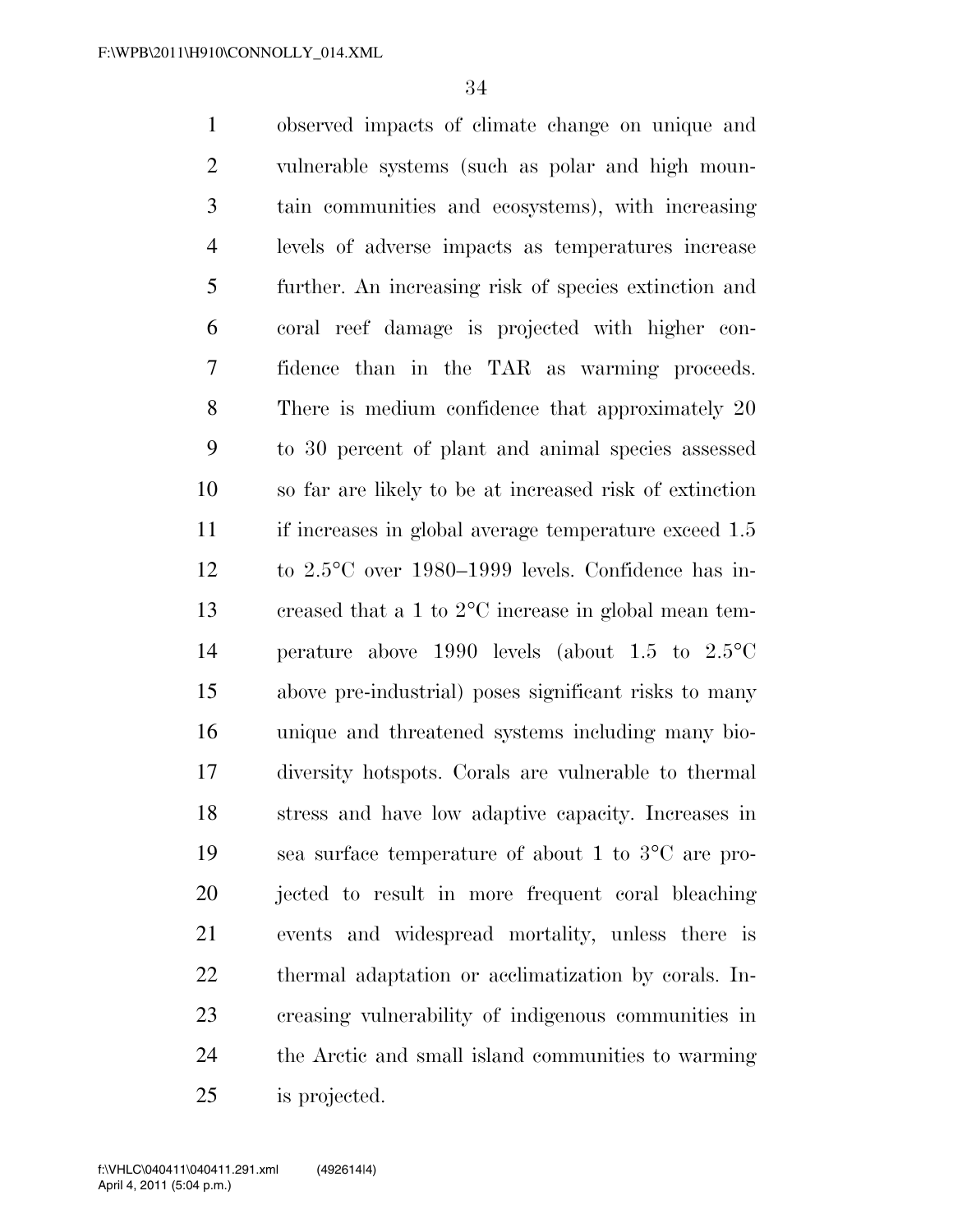(101) RISKS OF EXTREME WEATHER EVENTS.—Responses to some recent extreme events reveal higher levels of vulnerability than the TAR. There is now higher confidence in the projected in- creases in droughts, heat waves and floods, as well as their adverse impacts.

 (102) DISTRIBUTION OF IMPACTS AND VULNERABILITIES.—There are sharp differences across regions and those in the weakest economic position are often the most vulnerable to climate change. There is increasing evidence of greater vul- nerability of specific groups such as the poor and el- derly not only in developing but also in developed countries. Moreover, there is increased evidence that low-latitude and less developed areas generally face greater risk, for example in dry areas and megadeltas.

 (103) AGGREGATE IMPACTS.—Compared to the TAR, initial net market-based benefits from climate change are projected to peak at a lower magnitude of warming, while damages would be higher for larg- er magnitudes of warming. The net costs of impacts of increased warming are projected to increase over time.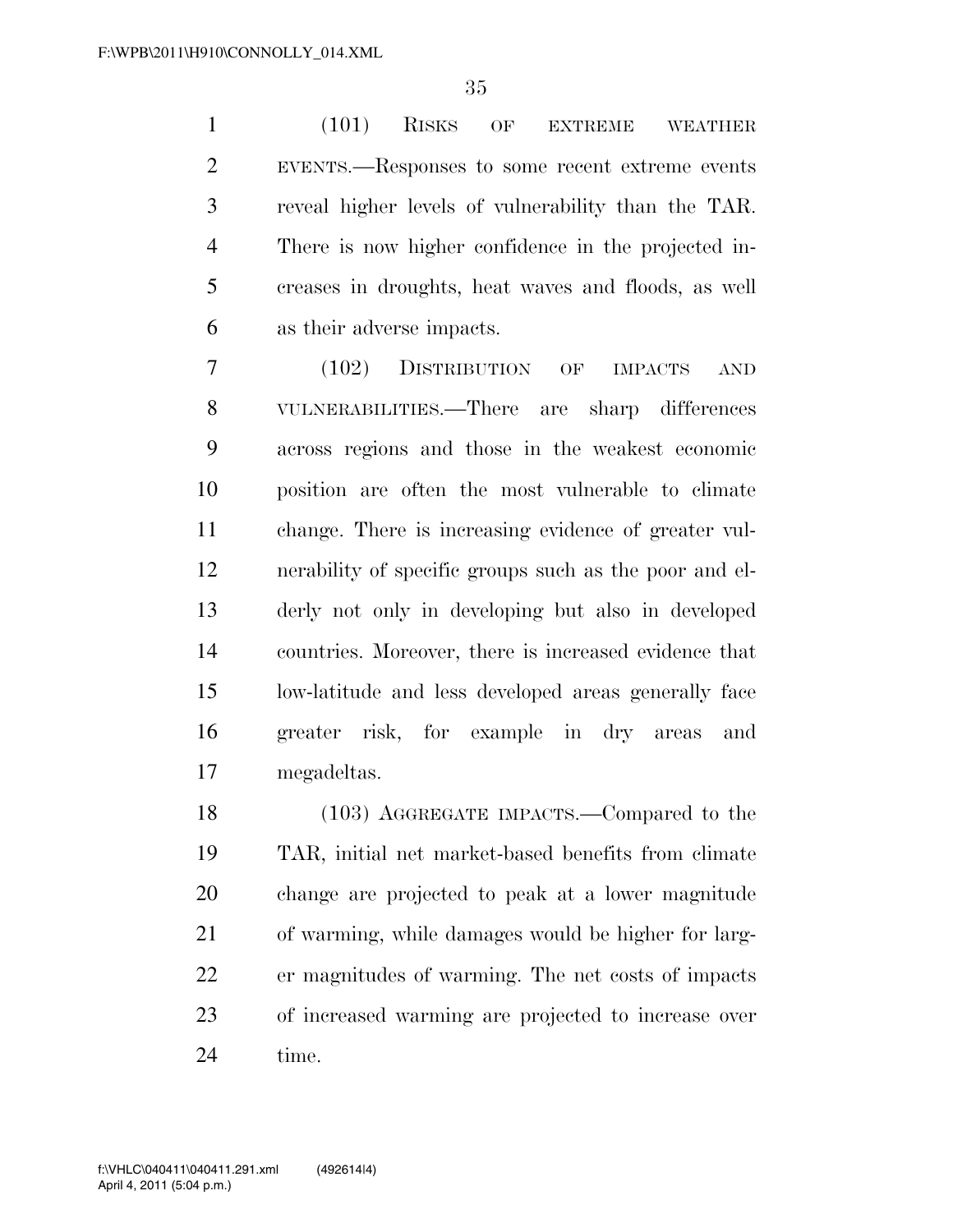1 (104) RISKS OF LARGE-SCALE SINGULARITIES.—There is high confidence that glob- al warming over many centuries would lead to a sea level rise contribution from thermal expansion alone that is projected to be much larger than observed over the 20th century, with loss of coastal area and associated impacts. There is better understanding than in the TAR that the risk of additional contribu- tions to sea level rise from both the Greenland and possibly Antarctic ice sheets may be larger than pro- jected by ice sheet models and could occur on cen- tury time scales. This is because ice dynamical proc- esses seen in recent observations but not fully in- cluded in ice sheet models assessed in the AR4 could increase the rate of ice loss.

 (105) There is high confidence that neither ad- aptation nor mitigation alone can avoid all climate change impacts; however, they can complement each other and together can significantly reduce the risks of climate change.

 (106) Adaptation is necessary in the short and longer term to address impacts resulting from the warming that would occur even for the lowest sta- bilization scenarios assessed. There are barriers, lim-its and costs, but these are not fully understood.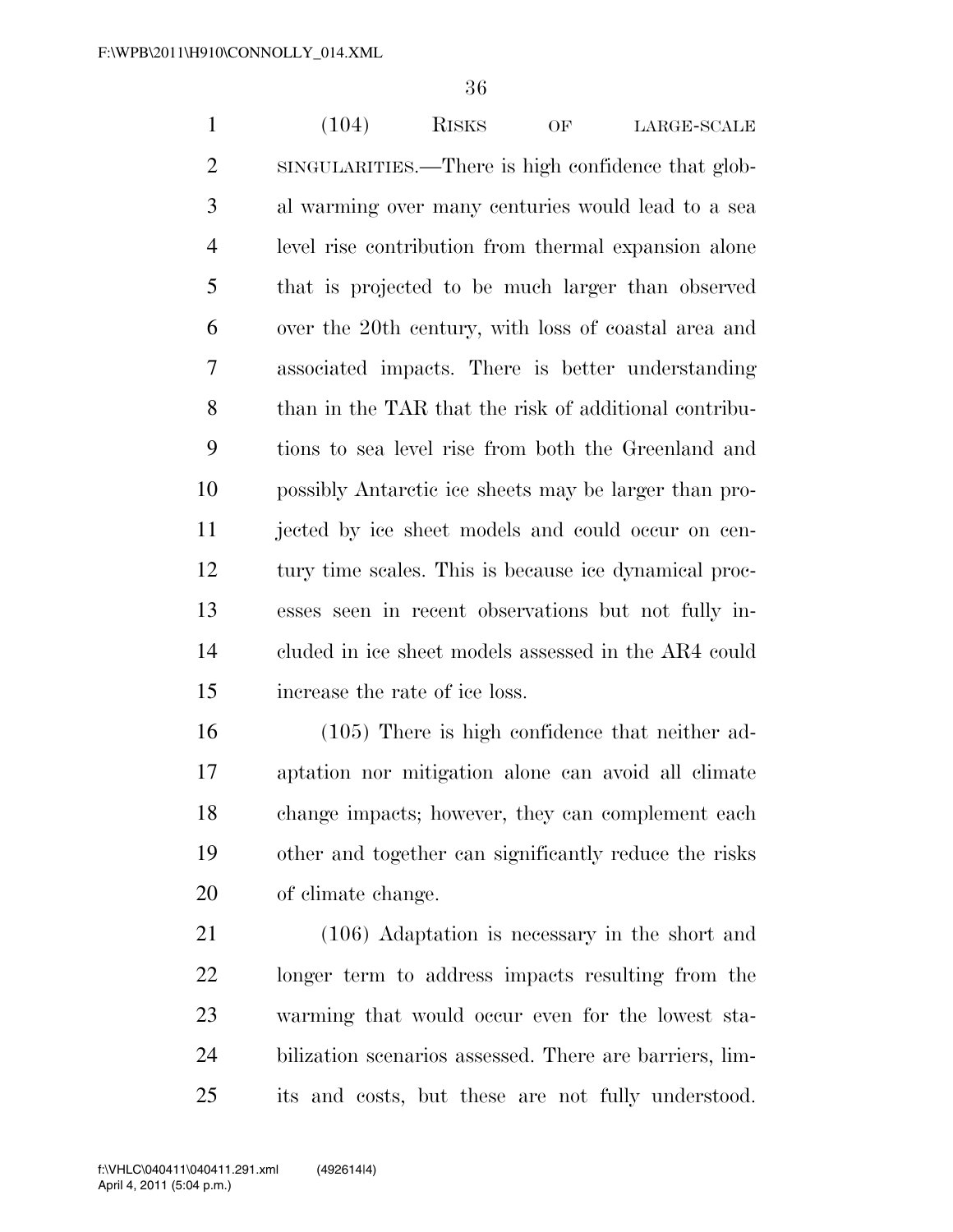Unmitigated climate change would, in the long term, be likely to exceed the capacity of natural, managed and human systems to adapt. The time at which such limits could be reached will vary between sec- tors and regions. Early mitigation actions would avoid further locking in carbon intensive infrastruc- ture and reduce climate change and associated adap-tation needs.

 (107) Many impacts can be reduced, delayed or avoided by mitigation. Mitigation efforts and invest- ments over the next two to three decades will have a large impact on opportunities to achieve lower sta- bilization levels. Delayed emission reductions signifi- cantly constrain the opportunities to achieve lower stabilization levels and increase the risk of more se-vere climate change impacts.

 (108) In order to stabilize the concentration of GHGs in the atmosphere, emissions would need to peak and decline thereafter. The lower the stabiliza- tion level, the more quickly this peak and decline would need to occur.

 (109) Sea level rise under warming is inevi- table. Thermal expansion would continue for many centuries after GHG concentrations have stabilized, for any of the stabilization levels assessed, causing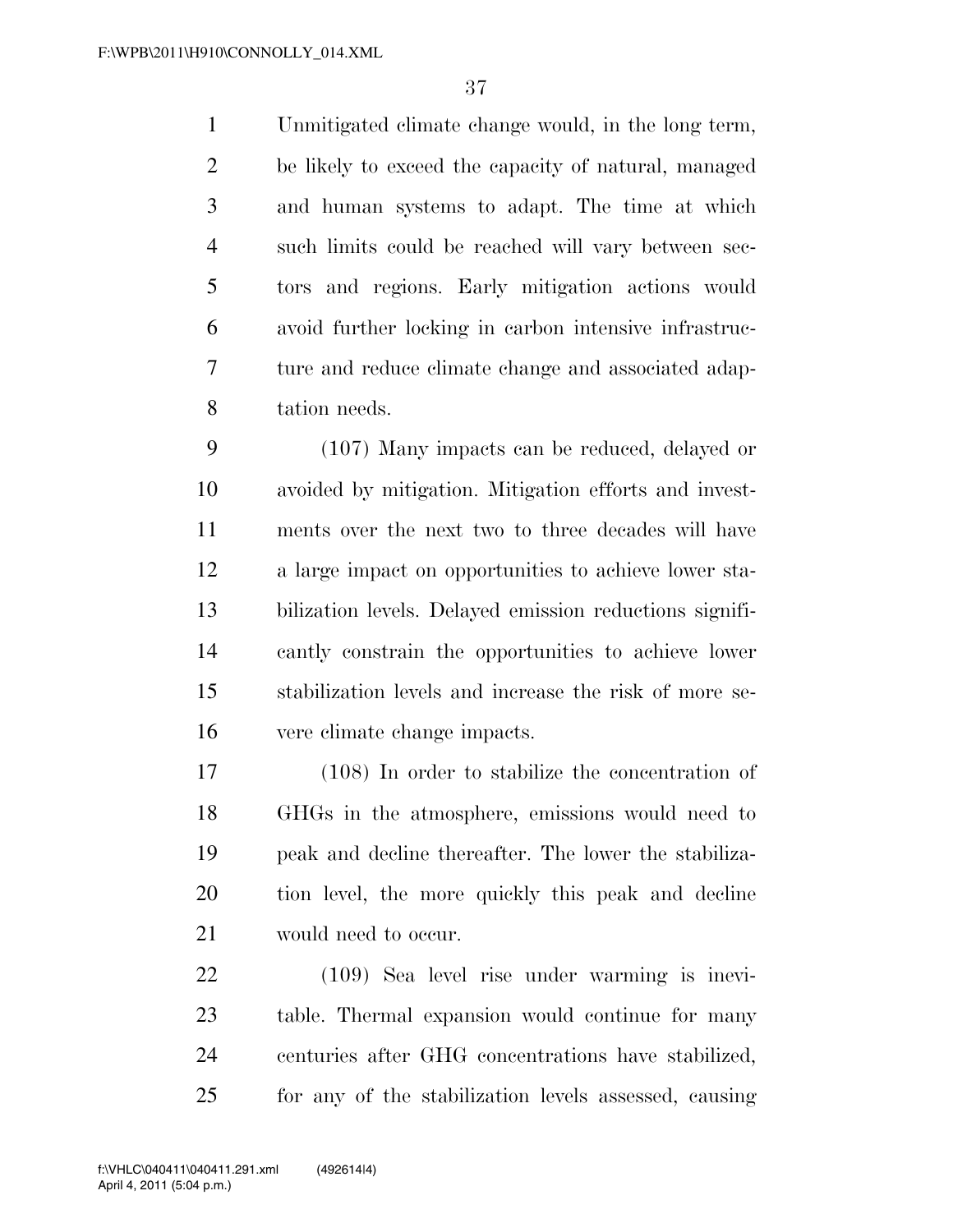an eventual sea level rise much larger than projected for the 21st century. The eventual contributions from Greenland ice sheet loss could be several me- ters, and larger than from thermal expansion, should warming in excess of 1.9 to 4.6°C above pre-indus- trial be sustained over many centuries. The long time scales of thermal expansion and ice sheet re- sponse to warming imply that stabilization of GHG concentrations at or above present levels would not stabilize sea level for many centuries.

 (110) There is high agreement and much evi- dence that all stabilization levels assessed can be achieved by deployment of a portfolio of technologies that are either currently available or expected to be commercialized in coming decades, assuming appro- priate and effective incentives are in place for their development, acquisition, deployment and diffusion and addressing related barriers.

 (111) All assessed stabilization scenarios indi- cate that 60 to 80 percent of the reductions would come from energy supply and use and industrial processes, with energy efficiency playing a key role 23 in many scenarios. Including non- $CO<sub>2</sub>$  and  $CO<sub>2</sub>$  land-use and forestry mitigation options provides greater flexibility and cost-effectiveness. Low sta-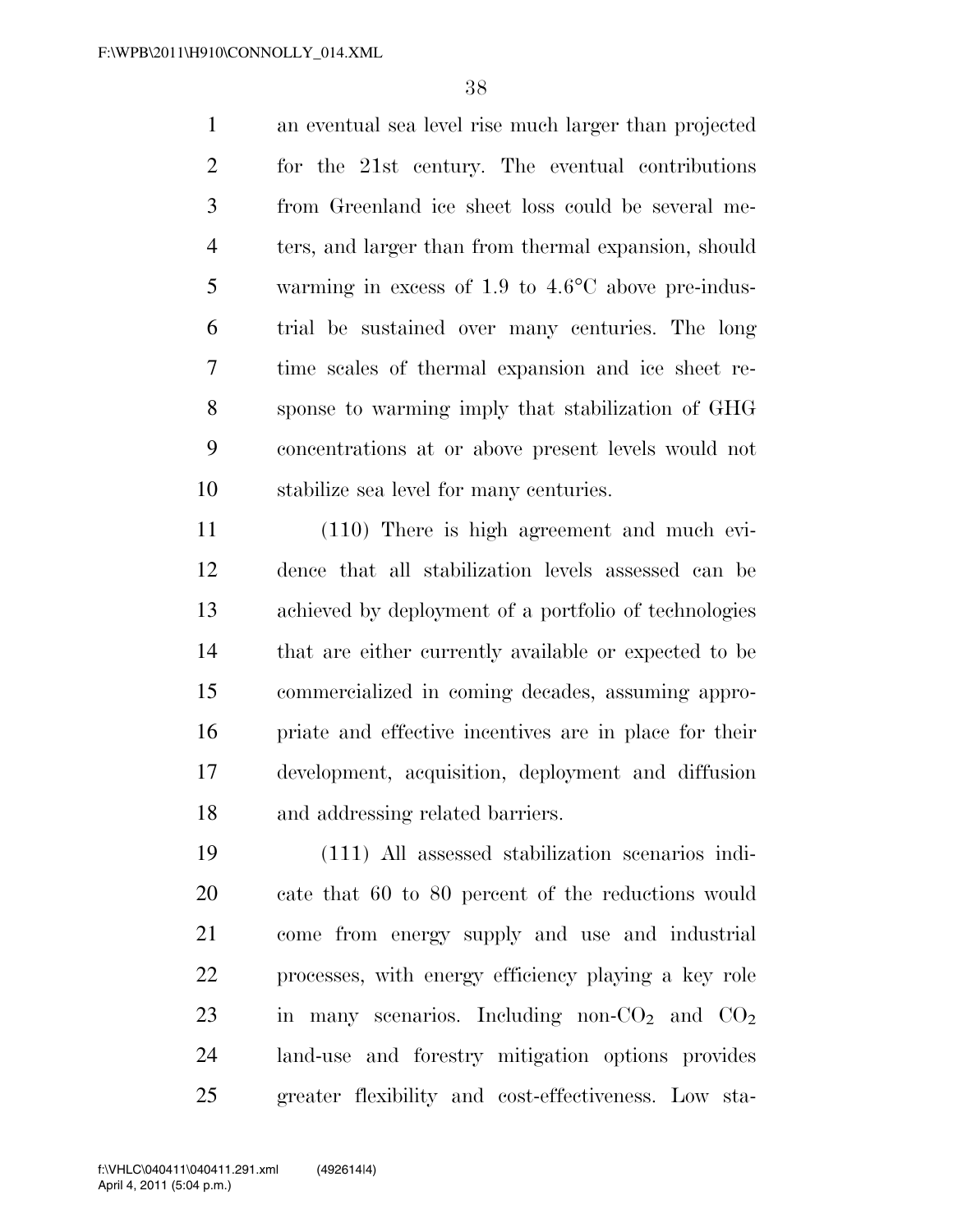bilization levels require early investments and sub- stantially more rapid diffusion and commercializa- tion of advanced low-emissions technologies. (112) Without substantial investment flows and

 effective technology transfer, it may be difficult to achieve emission reduction at a significant scale. Mo- bilizing financing of incremental costs of low-carbon technologies is important.

 (113) The macro-economic costs of mitigation generally rise with the stringency of the stabilization target. For specific countries and sectors, costs vary considerably from the global average.

 (114) In 2050, global average macro-economic costs for mitigation towards stabilization between 15 710 and 445ppm  $CO<sub>2</sub>$ -eq are between a 1 percent gain and 5.5 percent decrease of global GDP. This corresponds to slowing average annual global GDP growth by less than 0.12 percentage points.

 (115) Responding to climate change involves an iterative risk management process that includes both adaptation and mitigation and takes into account climate change damages, co-benefits, sustainability, equity and attitudes to risk.

 (116) Impacts of climate change are very likely to impose net annual costs, which will increase over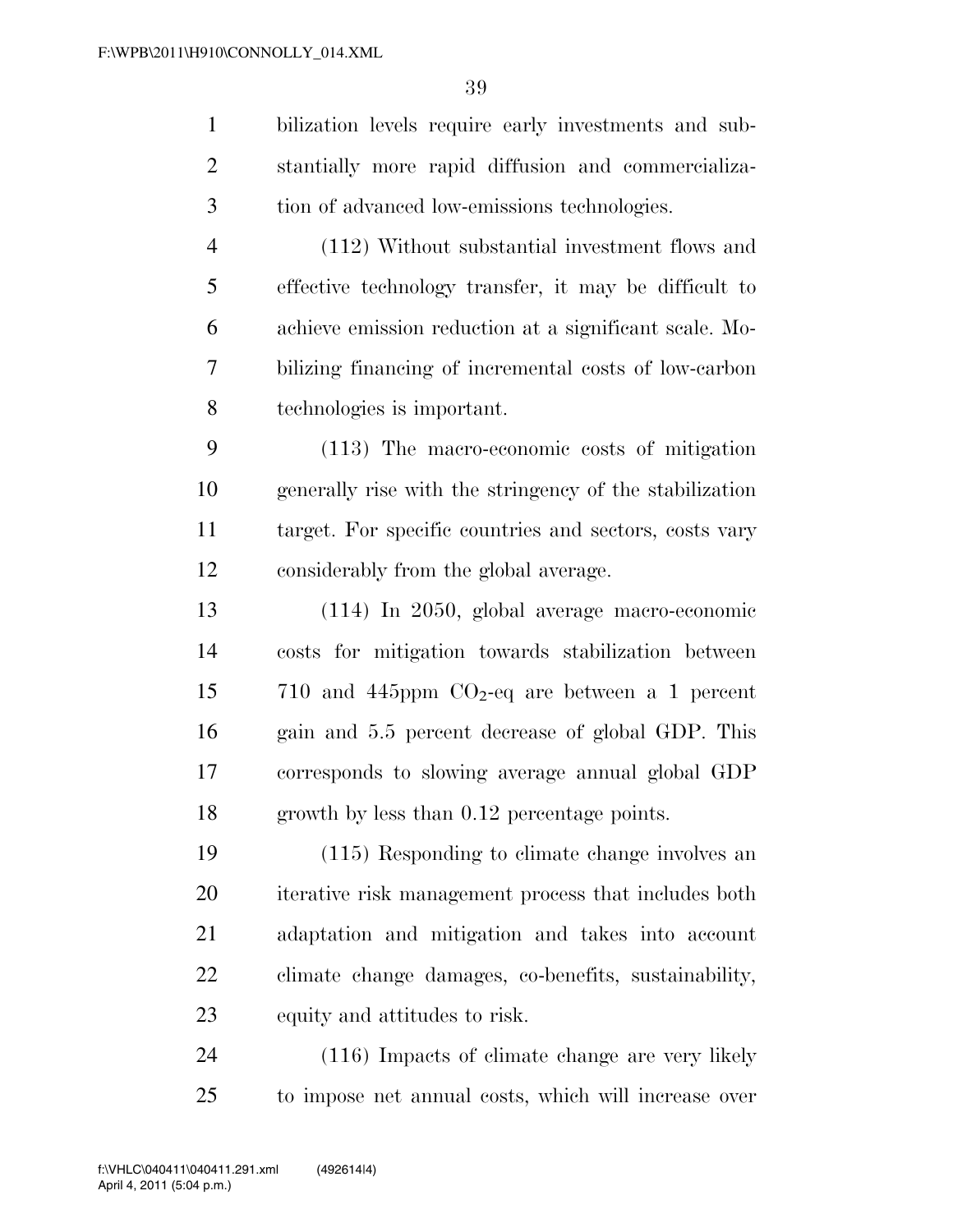time as global temperatures increase. Peer-reviewed estimates of the social cost of carbon in 2005 aver- $3 \qquad$  age \$12 per ton of  $CO<sub>2</sub>$ , but the range from 100 es-4 timates is large  $(-\$3$  to  $\$95/\text{tCO}_2)$ . This is due in large part to differences in assumptions regarding climate sensitivity, response lags, the treatment of risk and equity, economic and non-economic impacts, the inclusion of potentially catastrophic losses and discount rates. Aggregate estimates of costs mask significant differences in impacts across sectors, re- gions and populations and very likely underestimate damage costs because they cannot include many non-quantifiable impacts.

 (117) Limited and early analytical results from integrated analyses of the costs and benefits of miti- gation indicate that they are broadly comparable in magnitude, but do not as yet permit an unambig- uous determination of an emissions pathway or sta-bilization level where benefits exceed costs.

 (118) Climate sensitivity is a key uncertainty 21 for mitigation scenarios for specific temperature lev-els.

 (119) Choices about the scale and timing of GHG mitigation involve balancing the economic costs of more rapid emission reductions now against